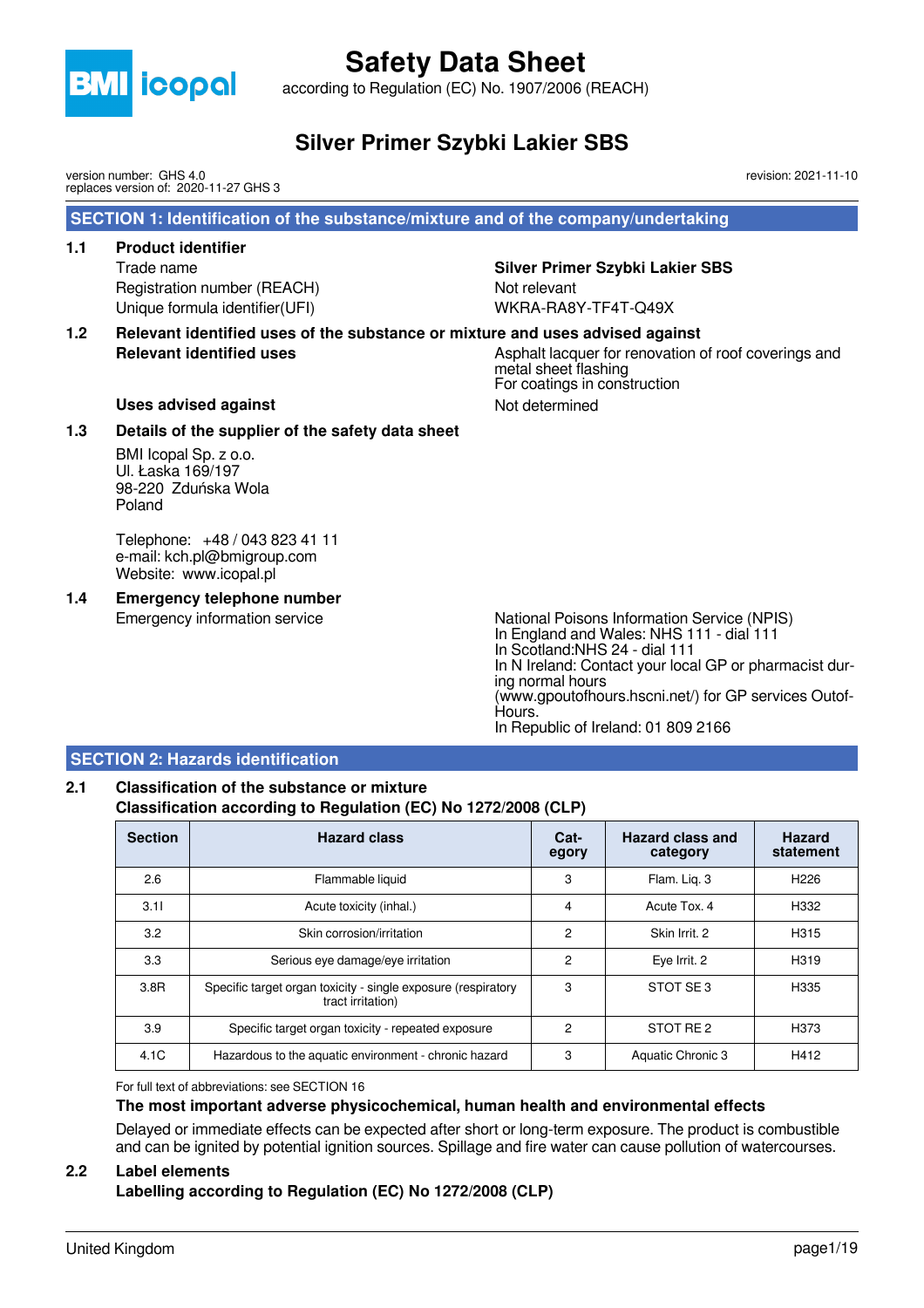

according to Regulation (EC) No. 1907/2006 (REACH)

**Silver Primer Szybki Lakier SBS**

**Signal word** WARNING **Pictograms GHS02, GHS07, GHS08 Hazard statements H226** Flammable liquid and vapour. **H315** Causes skin irritation. **H319** Causes serious eye irritation. **H332** Harmful if inhaled.<br> **H335** May cause respira **H335** May cause respiratory irritation.<br> **H373** May cause damage to organs (b May cause damage to organs (hearing organs) through prolonged or repeated exposure. **H412** Harmful to aquatic life with long lasting effects. **Precautionary statements P210** Keep away from heat, hot surfaces, sparks, open flames and other ignition sources. No smoking. **P260** Do not breathe mist/vapours/spray.<br>**P273** Avoid release to the environment. **P273** Avoid release to the environment.<br> **P280** Mear protective gloves/protective **P280** Wear protective gloves/protective clothing.<br> **P304+P340** IF INHALED: Remove person to fresh air a **IF INHALED: Remove person to fresh air and keep comfortable for breathing. P312** Call a POISON CENTER or doctor if you feel unwell.<br>**P403+P233** Store in a well-ventilated place. Keep container tightly **P403+P233** Store in a well-ventilated place. Keep container tightly closed.<br>**P501** Dispose of contents / container to an approved waste disposa **P501** Dispose of contents / container to an approved waste disposal. **Supplemental hazard information EUH066** Repeated exposure may cause skin dryness or cracking. **Hazardous ingredients for labelling** Xylene **Ethylbenzene 2.3 Other hazards** There is no additional information. version number: GHS 4.0 replaces version of: 2020-11-27 GHS 3 revision: 2021-11-10

#### **Results of PBT and vPvB assessment**

This mixture does not contain any substances that are assessed to be a PBT or a vPvB.

#### **SECTION 3: Composition/information on ingredients**

#### **3.1 Substances**

not relevant (mixture)

#### **3.2 Mixtures**

| Name of substance | <b>Identifier</b>                      | $Wt\%$    | <b>Classification acc. to GHS</b>                                 | <b>Notes</b> |
|-------------------|----------------------------------------|-----------|-------------------------------------------------------------------|--------------|
| Xylene            | CAS No<br>1330-20-7                    | $25 - 50$ | Flam. Lig. 3 / H226<br>Acute Tox. 4 / H312<br>Acute Tox. 4 / H332 | <b>IOELV</b> |
|                   | EC No<br>215-535-7                     |           | Skin Irrit, 2 / H315<br>Eye Irrit. 2 / H319<br>STOT SE 3 / H335   |              |
|                   | Index No<br>601-022-00-9               |           | STOT RE 2/H373<br>Asp. Tox. 1 / H304<br>Aquatic Chronic 3 / H412  |              |
|                   | REACH Reg. No<br>01-2119488216-32-xxxx |           |                                                                   |              |
|                   |                                        |           |                                                                   |              |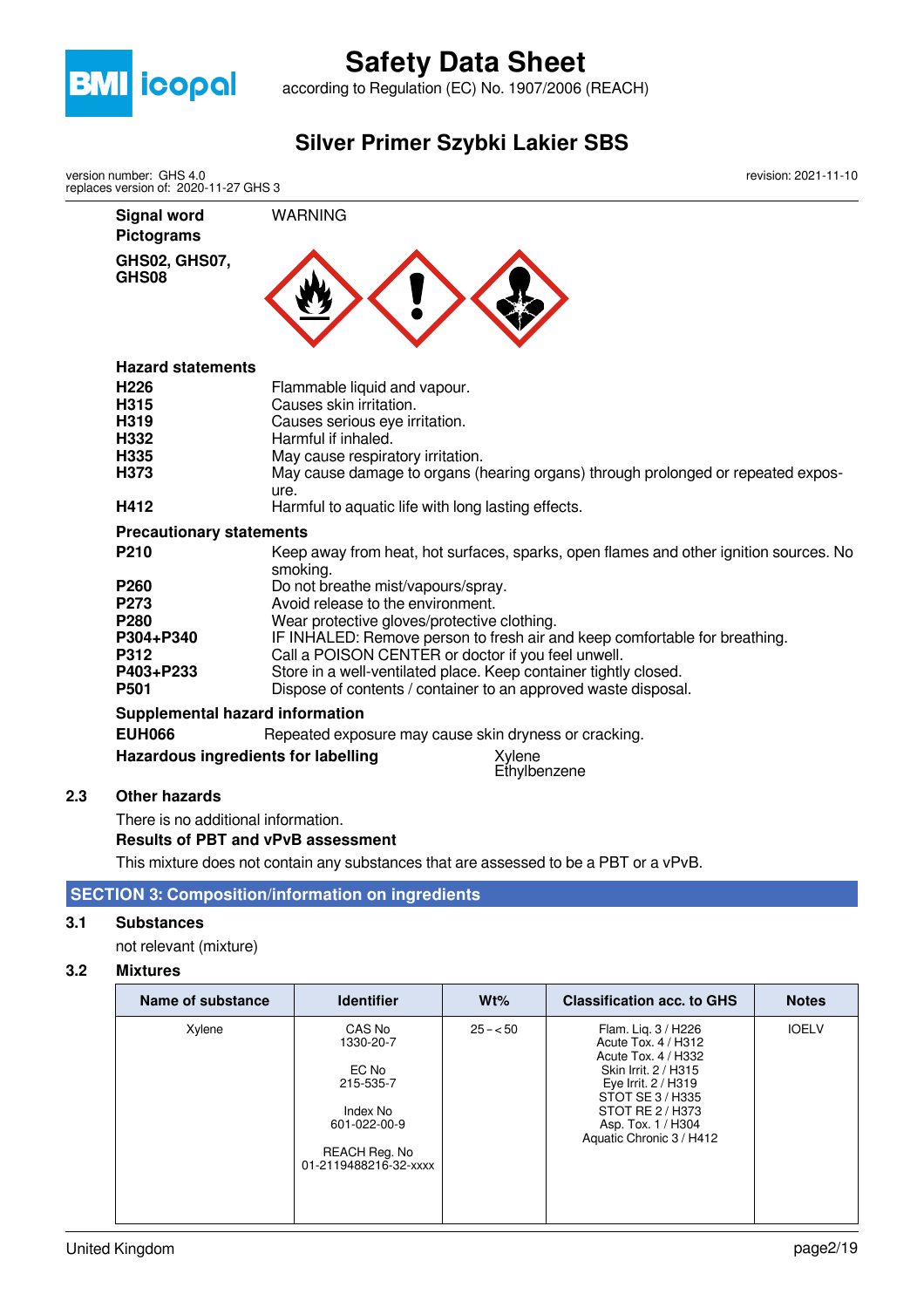

according to Regulation (EC) No. 1907/2006 (REACH)

### **Silver Primer Szybki Lakier SBS**

revision: 2021-11-10

version number: GHS 4.0 replaces version of: 2020-11-27 GHS 3

| <b>Name of substance</b>                                                     | <b>Identifier</b>                      | Wt%        | <b>Classification acc. to GHS</b>                                              | <b>Notes</b>           |
|------------------------------------------------------------------------------|----------------------------------------|------------|--------------------------------------------------------------------------------|------------------------|
| Asphalt, oxidized                                                            | CAS No<br>64742-93-4                   | $10 - 25$  | not classified                                                                 | <b>OEL</b>             |
|                                                                              | EC No<br>265-196-4                     |            |                                                                                |                        |
|                                                                              | REACH Reg. No<br>01-2119498270-36-xxxx |            |                                                                                |                        |
| ethylbenzene                                                                 | CAS No<br>$100 - 41 - 4$               | $10 - 25$  | Flam. Liq. 2 / H225<br>Acute Tox. 4 / H332<br>STOT RE 2 / H373                 | GHS-HC<br><b>IOELV</b> |
|                                                                              | EC No<br>202-849-4                     |            | Asp. Tox. 1 / H304                                                             |                        |
|                                                                              | Index No<br>601-023-00-4               |            |                                                                                |                        |
|                                                                              | REACH Reg. No<br>01-2119489370-35      |            |                                                                                |                        |
| Aluminium, powder stabilized                                                 | CAS No<br>7429-90-5                    | $10 - 25$  | Flam. Sol. 1 / H228<br>Water-react, 2 / H261                                   | <b>OEL</b><br>т        |
|                                                                              | EC No<br>231-072-3                     |            |                                                                                |                        |
|                                                                              | REACH Reg. No<br>01-2119529243-45-xxxx |            |                                                                                |                        |
| Hydrocarbons, C9-C11, n-al-<br>kanes, isoalkanes, cyclics, <<br>2% aromatics | CAS No<br>64742-48-9<br>1174522-20-3   | $5 - < 10$ | Flam. Liq. 3 / H226<br>STOT SE 3 / H336<br>Asp. Tox. 1 / H304<br><b>EUH066</b> | <b>OEL</b>             |
|                                                                              | EC No<br>919-857-5                     |            |                                                                                |                        |
|                                                                              | REACH Reg. No<br>01-2119463258-33-xxxx |            |                                                                                |                        |

#### **Notes**

GHS-HC:Harmonised classification (the classification of the substance corresponds to the entry in the list according to 1272/2008/EC, Annex VI)

IOELV: Substance with a community indicative occupational exposure limit value

OEL: Substance with a national occupational exposure limit value

T: This substance may be marketed in a form which does not have the physical hazards as indicated by The classification in the entry in Part 3. If the results of the relevant method or methods in accordance with Part 2 of Annex I of this Regulation show that the specific form of substance marketed does not exhibit this physical property or these physical hazards, the substance shall be classified in accordance with the result or results of this test or these tests. Relevant information, including reference to the relevant test method(s) shall be included in the safety data sheet.

| Name of substance | <b>Specific Conc. Limits</b> | <b>M-Factors</b> | <b>ATE</b>                                                                 | <b>Exposure route</b>        |
|-------------------|------------------------------|------------------|----------------------------------------------------------------------------|------------------------------|
| Xvlene            | -                            |                  | 1,100 <sup>mg</sup> / <sub>kg</sub><br>11 <sup>mg</sup> / <sub>l</sub> /4h | dermal<br>inhalation: vapour |
| ethylbenzene      |                              |                  | 11 $mg/(4h)$                                                               | inhalation: vapour           |

For full text of abbreviations: see SECTION 16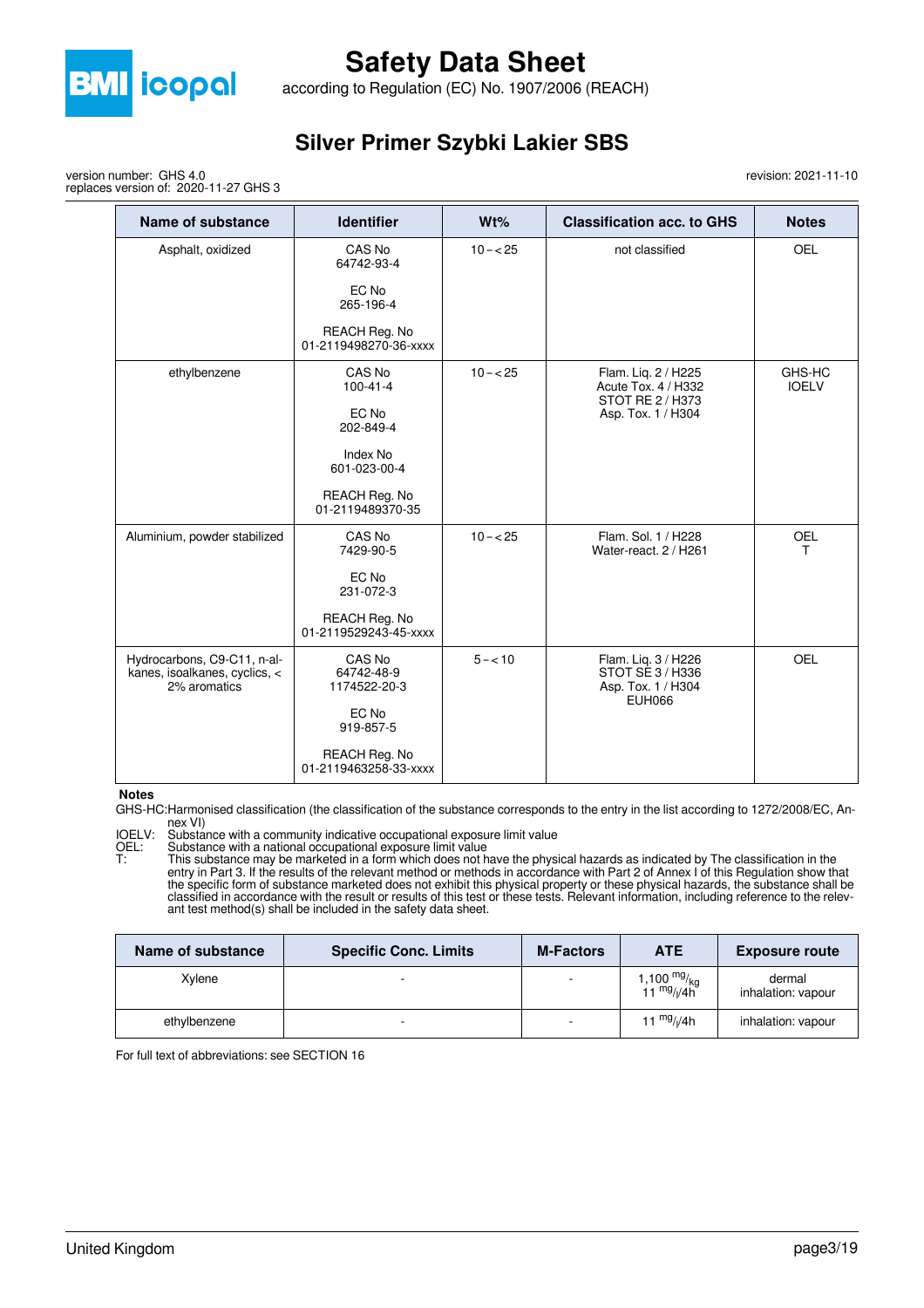

according to Regulation (EC) No. 1907/2006 (REACH)

### **Silver Primer Szybki Lakier SBS**

version number: GHS 4.0 replaces version of: 2020-11-27 GHS 3

#### **SECTION 4: First aid measures**

#### **4.1 Description of first aid measures**

#### **General notes**

Do not leave affected person unattended. Remove victim out of the danger area. Keep affected person warm, still and covered. In all cases of doubt, or when symptoms persist, seek medical advice. In case of unconsciousness place person in the recovery position. Never give anything by mouth.

#### **Following inhalation**

Remove person to fresh air and keep comfortable for breathing. If breathing is irregular or stopped, immediately seek medical assistance and start first aid actions. Provide fresh air.

#### **Following skin contact**

Take off contaminated clothing. Remove the residues of the product with liquid paraffin or edible oil. Wash skin with water and soap or mild detergent. Remove contaminated/soaked clothes to safe place away from heat and sources of ignition.

#### **Following eye contact**

Remove contact lenses, if present and easy to do. Continue rinsing. Irrigate copiously with clean, fresh water for at least 10 minutes, holding the eyelids apart. Seek medical advice immediately.

#### **Following ingestion**

Rinse mouth with water (only if the person is conscious). Conscious victim can drink 100-200 ml of liquid paraffin. Do not give milk or edible oils to drink. Do NOT induce vomiting. Get immediate medical advice/attention.

#### **4.2 Most important symptoms and effects, both acute and delayed**

Narcotic effects. Description of known symptoms following exposure, if relevant - see section 11.

#### **4.3 Indication of any immediate medical attention and special treatment needed**

Treat symptomatically.

#### **SECTION 5: Firefighting measures**

**5.1 Extinguishing media**

**Suitable extinguishing media**

Fire extinguishing powder. Sand. **Unsuitable extinguishing media**

Water jet. Water. Water spray. Foam.

#### **5.2 Special hazards arising from the substance or mixture**

Flammable. Do not use water jets - the risk of splash. Closed containers exposed to fire or high temperature can explode due to increased pressure inside. Cool closed containers exposed to fire with water spray. Solvent vapours are heavier than air and may spread along floors. Vapours may form explosive mixtures with air. Ingredients of the mixture may react with water giving off hydrogen. Hot product may adhere to skin or clothes.

### **Hazardous combustion products**

nitrogen oxides (NOx), carbon monoxide (CO), carbon dioxide (CO2), sulphur oxides (SOx), fumes

#### **5.3 Advice for firefighters**

In case of fire and/or explosion do not breathe fumes. Co-ordinate firefighting measures to the fire surroundings. Fire fighting crew should be adequately trained and equipped with self-contained breathing apparatus and full protective clothing. Do not allow firefighting water to enter drains or water courses. Collect contaminated firefighting water separately. Fight fire with normal precautions from a reasonable distance.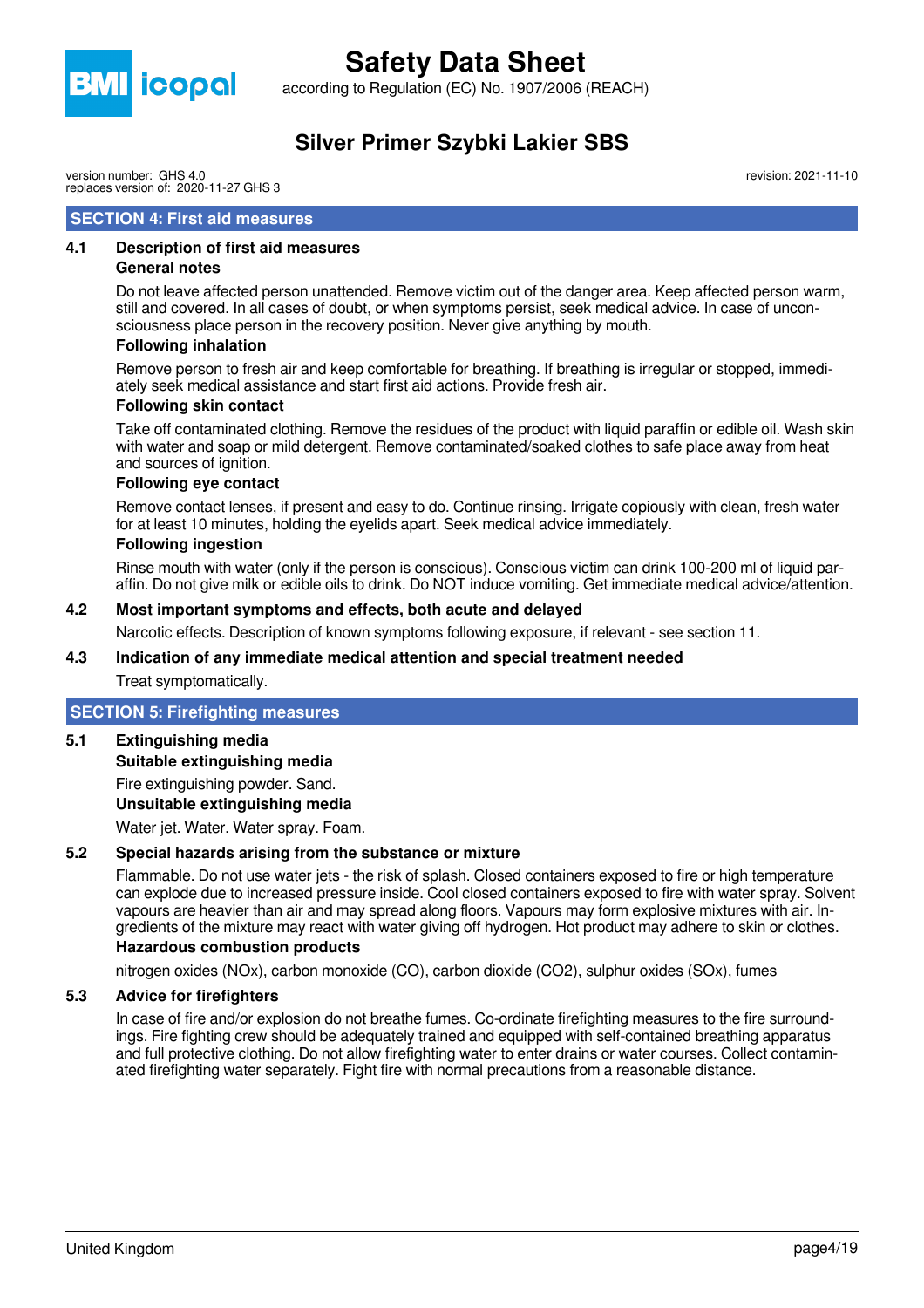

according to Regulation (EC) No. 1907/2006 (REACH)

### **Silver Primer Szybki Lakier SBS**

revision: 2021-11-10

version number: GHS 4.0 replaces version of: 2020-11-27 GHS 3

#### **SECTION 6: Accidental release measures**

#### **6.1 Personal precautions, protective equipment and emergency procedures**

Do not breathe vapours. Stop the leak if possible and safe to do so (seal, close the liquid isolation valve, put the leaking or damaged container to emergency container). Wear suitable protective equipment (including personal protective equipment referred to under Section 8 of the safety data sheet) to prevent any contamination of skin, eyes and personal clothing. The solvent contained in the mixture evaporates easily. Ensure adequate ventilation. Eliminate all sources of ignition. Vapors of the solvent are heavier than air, they can form an explosive mixture with air. Vapors may spread along the floor and reach distant ignition sources.

#### **For non-emergency personnel**

Remove persons to safety. Wearing of suitable protective equipment (including personal protective equipment referred to under Section 8 of the safety data sheet) to prevent any contamination of skin, eyes and personal clothing.

#### **For emergency responders**

Wear breathing apparatus if exposed to vapours/dust/spray/gases.

#### **6.2 Environmental precautions**

Keep away from drains, surface and ground water. If substance has entered a water course or sewer, inform the responsible authority. Retain contaminated washing water and dispose of it. Collect contaminated soil and dispose of it.

#### **6.3 Methods and material for containment and cleaning up**

**Advice on how to contain a spill**

Bunding. Covering of drains.

#### **Advice on how to clean up a spill**

do not flush with water

Soak up with inert absorbent material (e.g. sand, silica gel, acid binder, universal binder). Use mechanical handling equipment

collect to labelled, closed waste container and remove for disposal

#### **Appropriate containment techniques**

Use of adsorbent materials.

#### **Other information relating to spills and releases**

Place in appropriate containers for disposal. Ventilate affected area.

#### **6.4 Reference to other sections**

Hazardous combustion products: see section 5. Personal protective equipment: see section 8. Incompatible materials: see section 10. Disposal considerations: see section 13.

#### **SECTION 7: Handling and storage**

#### **7.1 Precautions for safe handling**

Comply with the current legislation concerning the prevention of industrial risks. Control spills and residues, destroying them with safe methods (section 6). Containers which were opened must be carefully closed and kept upright to prevent leakage.

#### **Recommendations**

#### **Measures to prevent fire as well as aerosol and dust generation**

Use local and general ventilation. Avoidance of ignition sources. Keep away from sources of ignition - No smoking. Take precautionary measures against static discharge. Use only in well-ventilated areas. Use only non-sparking tools.

#### **Specific notes/details**

Vapours may form explosive mixtures with air.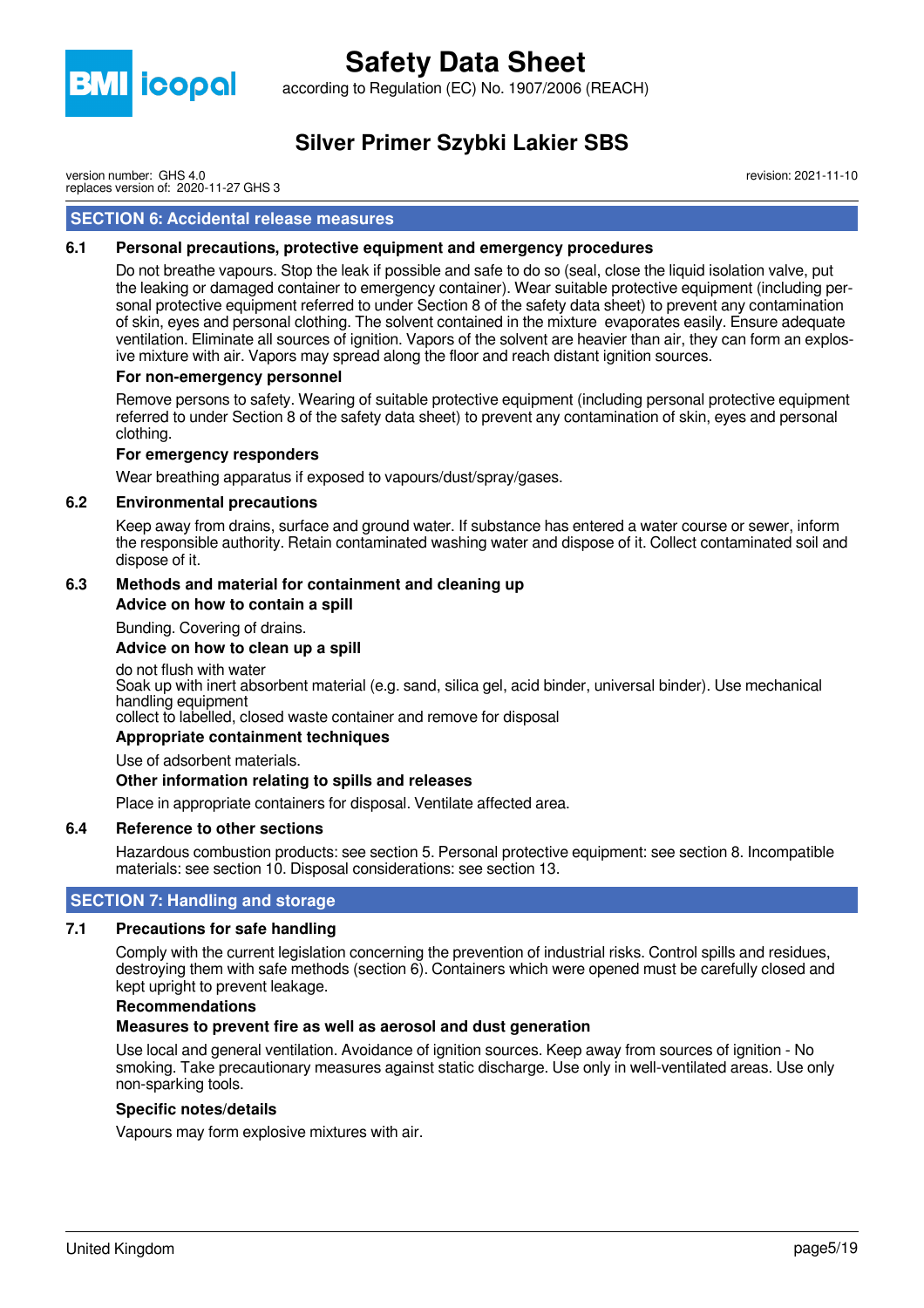

according to Regulation (EC) No. 1907/2006 (REACH)

## **Silver Primer Szybki Lakier SBS**

version number: GHS 4.0 replaces version of: 2020-11-27 GHS 3 revision: 2021-11-10

#### **Advice on general occupational hygiene**

Wash hands after use. Do not eat, drink and smoke in work areas. Remove contaminated clothing and protective equipment before entering eating areas. Never keep food or drink in the vicinity of chemicals. Never place chemicals in containers that are normally used for food or drink. Keep away from food, drink and animal feedingstuffs.

#### **7.2 Conditions for safe storage, including any incompatibilities Managing of associated risks Explosive atmospheres**

Keep container tightly closed and in a well-ventilated place. Use local and general ventilation. Keep only in the original container. Keep cool. Protect from sunlight.

#### **Flammability hazards**

Keep away from heat, hot surfaces, sparks, open flames and other ignition sources. No smoking. Take precautionary measures against static discharge. Protect from sunlight. Ensure easy access to fire fighting measures in the place of use and storage.

#### **7.3 Specific end use(s)**

See section 16 for a general overview.

#### **SECTION 8: Exposure controls/personal protection**

## **8.1 Control parameters**

#### **National limit values**

**Occupational exposure limit values (Workplace Exposure Limits)**

| Cou<br>ntry | Name of agent                              | <b>CAS No</b>  | <b>Iden</b><br>tifier | <b>TWA</b><br>[ppm] | <b>TWA</b><br>[mg]<br>$[m^3]$ | <b>STEL</b><br>[ppm] | <b>STEL</b><br>[mg]<br>$[m^3]$ | Ceil-<br>ing-C<br>[ppm] | Ceil-<br>ing-C<br>$\overline{\text{[mg]}}$<br>[m <sup>3</sup> ] | <b>Nota</b><br>tion | <b>Sour</b><br>ce |
|-------------|--------------------------------------------|----------------|-----------------------|---------------------|-------------------------------|----------------------|--------------------------------|-------------------------|-----------------------------------------------------------------|---------------------|-------------------|
| EU          | ethylbenzene                               | $100 - 41 - 4$ | <b>IOEL</b><br>$\vee$ | 100                 | 442                           | 200                  | 884                            |                         |                                                                 |                     | 2000/<br>39/EC    |
| EU          | xylene                                     | 1330-20-<br>7  | <b>IOEL</b><br>$\vee$ | 50                  | 221                           | 100                  | 442                            |                         |                                                                 |                     | 2000/<br>39/EC    |
| GB          | Asphalt, petro-<br>leum                    |                | <b>WEL</b>            |                     | 5                             |                      | 10                             |                         |                                                                 | fume                |                   |
| GB          | hydrocarbon mix-<br>ture (RCP meth-<br>od) |                | <b>WEL</b>            |                     | 250                           |                      | 500                            |                         |                                                                 |                     | EH40/<br>2005     |
| GB          | ethylbenzene                               | $100 - 41 - 4$ | <b>WEL</b>            | 100                 | 441                           | 125                  | 552                            |                         |                                                                 |                     | EH40/<br>2005     |
| GB          | xylene, mixture of<br>isomers              | 1330-20-       | <b>WEL</b>            | 50                  | 220                           | 100                  | 441                            |                         |                                                                 |                     | EH40/<br>2005     |
| GB          | aluminium                                  | 7429-90-<br>5  | <b>WEL</b>            |                     | 10                            |                      |                                |                         |                                                                 | i                   | EH40/<br>2005     |
| GB          | aluminium                                  | 7429-90-<br>5  | <b>WEL</b>            |                     | 4                             |                      |                                |                         |                                                                 | r                   | EH40/<br>2005     |

**Notation**

Ceiling-C Ceiling value is a limit value above which exposure should not occur

As fume

i Inhalable fraction

r<br>
The Respirable fraction<br>
Short-term exposur Short-term exposure limit: a limit value above which exposure should not occur and which is related to a 15-minute period (unless otherwise specified)

TWA Time-weighted average (long-term exposure limit): measured or calculated in relation to a reference period of 8 hours timeweighted average (unless otherwise specified)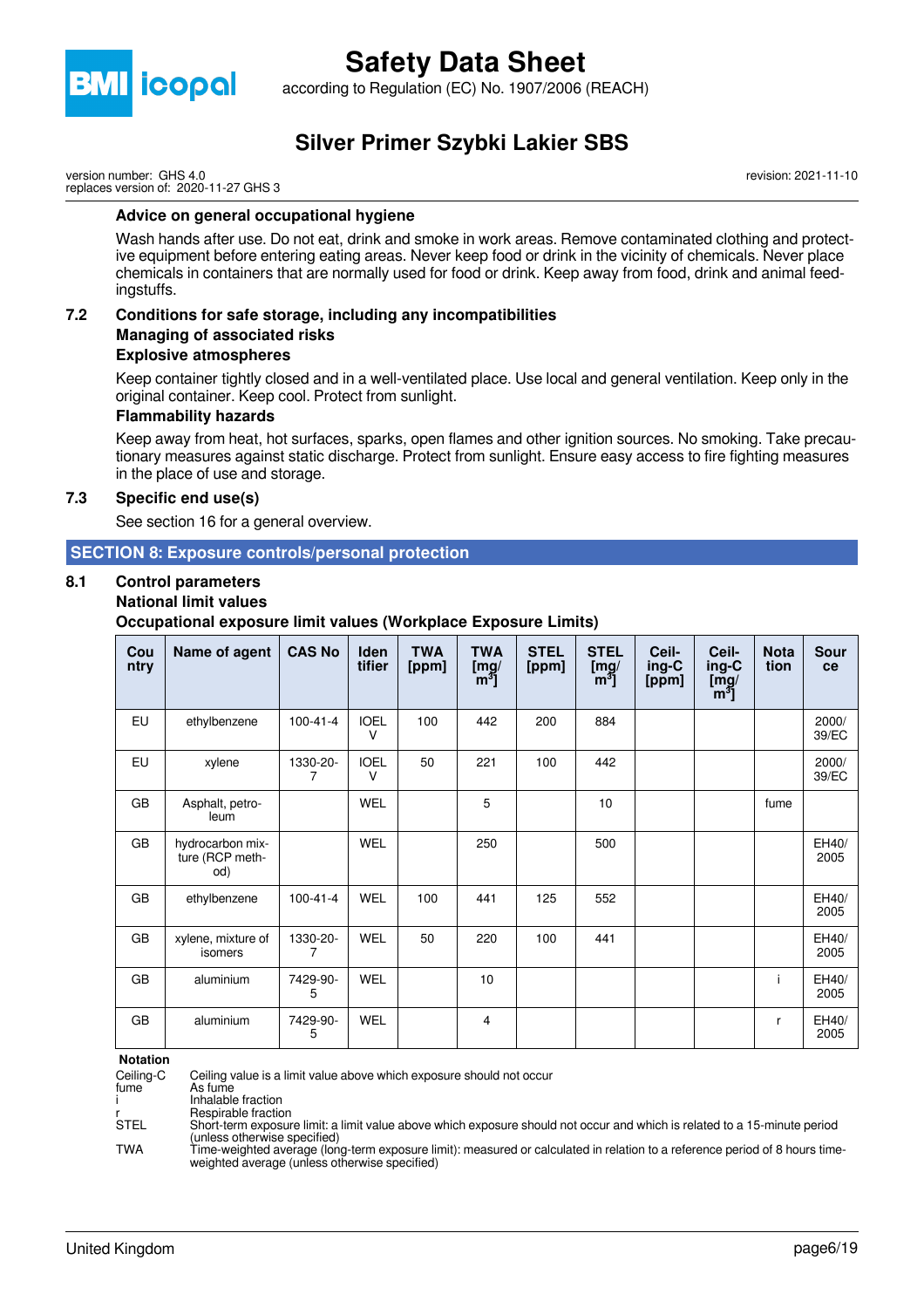

according to Regulation (EC) No. 1907/2006 (REACH)

## **Silver Primer Szybki Lakier SBS**

revision: 2021-11-10

| version number: GHS 4.0               |  |
|---------------------------------------|--|
| replaces version of: 2020-11-27 GHS 3 |  |

| <b>Biological limit values</b> |                            |                      |               |                   |                  |               |  |  |  |
|--------------------------------|----------------------------|----------------------|---------------|-------------------|------------------|---------------|--|--|--|
| Coun-<br>try                   | Name of agent              | <b>Parameter</b>     | Nota-<br>tion | <b>Identifier</b> | Value            | <b>Source</b> |  |  |  |
| GB                             | xylene, mixture of isomers | methylhippuric acids | crea          | <b>BMGV</b>       | 650 mmol/<br>mol | EH40/2005     |  |  |  |

**Notation**

crea Creatinine

| Relevant DNELs of components of the mixture                                                 |                                |               |                                      |                                                 |                   |                               |  |
|---------------------------------------------------------------------------------------------|--------------------------------|---------------|--------------------------------------|-------------------------------------------------|-------------------|-------------------------------|--|
| Name of sub-<br>stance                                                                      | <b>CAS No</b>                  | End-<br>point | <b>Threshol</b><br>d level           | <b>Protection</b><br>goal, route of<br>exposure | Used in           | <b>Exposure time</b>          |  |
| Xylene                                                                                      | 1330-20-7                      | <b>DNEL</b>   | 221 mg/m <sup>3</sup>                | human, inhalatory                               | worker (industry) | chronic - systemic<br>effects |  |
| Xylene                                                                                      | 1330-20-7                      | <b>DNEL</b>   | 442 mg/m $3$                         | human, inhalatory                               | worker (industry) | acute - systemic ef-<br>fects |  |
| Xylene                                                                                      | 1330-20-7                      | <b>DNEL</b>   | 221 mg/m <sup>3</sup>                | human, inhalatory                               | worker (industry) | chronic - local ef-<br>fects  |  |
| Xylene                                                                                      | 1330-20-7                      | <b>DNEL</b>   | 442 mg/m <sup>3</sup>                | human, inhalatory                               | worker (industry) | acute - local effects         |  |
| Xylene                                                                                      | 1330-20-7                      | <b>DNEL</b>   | $212$ mg/kg<br>bw/day                | human, dermal                                   | worker (industry) | chronic - systemic<br>effects |  |
| Asphalt, oxidized                                                                           | 64742-93-4                     | <b>DNEL</b>   | 2.9 mg/ $m3$                         | human, inhalatory                               | worker (industry) | chronic - local ef-<br>fects  |  |
| Aluminium, powder<br>stabilized                                                             | 7429-90-5                      | <b>DNEL</b>   | $3.72 \text{ mg}$<br>cm <sup>3</sup> | human, oral                                     | worker (industry) | chronic - local ef-<br>fects  |  |
| Hydrocarbons, C9-<br>C <sub>11</sub> , n-alkanes,<br>isoalkanes, cyclics, <<br>2% aromatics | 64742-48-9<br>1174522-20-<br>3 | <b>DNEL</b>   | 1,500 mg/<br>m <sup>3</sup>          | human, inhalatory                               | worker (industry) | chronic - systemic<br>effects |  |
| Hydrocarbons, C9-<br>C11, n-alkanes,<br>isoalkanes, cyclics, <<br>2% aromatics              | 64742-48-9<br>1174522-20-<br>3 | <b>DNEL</b>   | 300 mg/kg<br>bw/day                  | human, dermal                                   | worker (industry) | chronic - systemic<br>effects |  |

|                        | Relevant PNECs of components of the mixture |               |                            |                            |                                     |                                  |  |  |
|------------------------|---------------------------------------------|---------------|----------------------------|----------------------------|-------------------------------------|----------------------------------|--|--|
| Name of sub-<br>stance | <b>CAS No</b>                               | End-<br>point | <b>Threshol</b><br>d level | Organism                   | <b>Environmental</b><br>compartment | <b>Exposure time</b>             |  |  |
| Xylene                 | 1330-20-7                                   | <b>PNEC</b>   | $0.327 \frac{mg}{l}$       | aquatic organisms          | freshwater                          | short-term (single<br>instance)  |  |  |
| Xylene                 | 1330-20-7                                   | <b>PNEC</b>   | $0.327$ mg/                | aquatic organisms          | marine water                        | short-term (single<br>instance)  |  |  |
| Xylene                 | 1330-20-7                                   | <b>PNEC</b>   | 6.58 $mg/$                 | aquatic organisms          | sewage treatment<br>plant (STP)     | short-term (single<br>instance)  |  |  |
| Xylene                 | 1330-20-7                                   | <b>PNEC</b>   | 12.46 $mg/kq$              | aquatic organisms          | freshwater sediment                 | short-term (single<br>instance)  |  |  |
| Xylene                 | 1330-20-7                                   | <b>PNEC</b>   | 12.46 $mg/kq$              | aquatic organisms          | marine sediment                     | short-term (single<br>instance)  |  |  |
| Xylene                 | 1330-20-7                                   | <b>PNEC</b>   | 2.31 $mg/kq$               | terrestrial organ-<br>isms | soil                                | short-term (single)<br>instance) |  |  |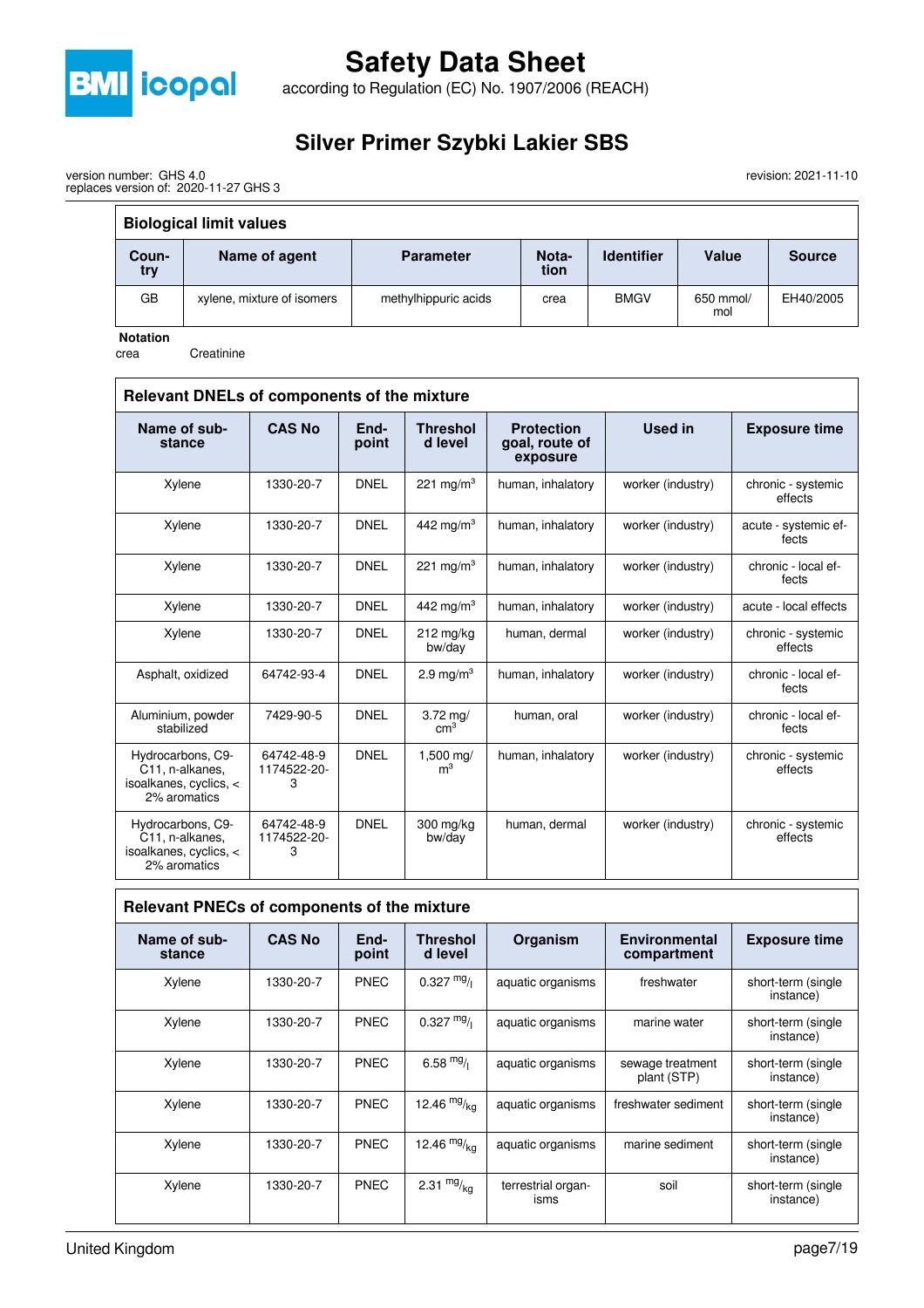

according to Regulation (EC) No. 1907/2006 (REACH)

### **Silver Primer Szybki Lakier SBS**

revision: 2021-11-10

| version number: GHS 4.0               |  |
|---------------------------------------|--|
| replaces version of: 2020-11-27 GHS 3 |  |

| Relevant PNECs of components of the mixture |               |               |                            |               |                                     |                      |  |
|---------------------------------------------|---------------|---------------|----------------------------|---------------|-------------------------------------|----------------------|--|
| Name of sub-<br>stance                      | <b>CAS No</b> | End-<br>point | <b>Threshol</b><br>d level | Organism      | <b>Environmental</b><br>compartment | <b>Exposure time</b> |  |
| Aluminium, powder<br>stabilized             | 7429-90-5     | <b>PNEC</b>   | 20 $mg/mcm3$               | not specified | sewage treatment<br>plant (STP)     | not specified        |  |

#### **8.2 Exposure controls**

#### **Appropriate engineering controls**

General ventilation.

#### **Individual protection measures (personal protective equipment) Eye/face protection**

Wear eye/face protection.

#### **Skin protection**

#### **Hand protection**

Wear suitable gloves. Chemical protection gloves are suitable, which are tested according to EN 374. Check leak-tightness/impermeability prior to use. Protective gloves should be replaced immediately if damaged or in case of signs of wear. Selection of the glove material penetration times, rates of diffusion and degradation, refer to the manufacturer's instructions.

#### **Type of material**

IIR: isobutene-isoprene (butyl) rubber. Nitrile. Neoprene.

#### **Material thickness**  $>0.3$  mm

#### **Breakthrough times of the glove material**

>240 minutes (permeation: level 5)

#### **Other protection measures**

Take recovery periods for skin regeneration. Preventive skin protection (barrier creams/ointments) is recommended. Wash hands thoroughly after handling. Chemical protection suit.

#### **Respiratory protection**

In case of inadequate ventilation wear respiratory protection. Full face mask/half mask/quarter mask (EN 136/ 140). Type: A (against organic gases and vapours with a boiling point of  $> 65 °C$ , colour code: Brown).

#### **Environmental exposure controls**

Use appropriate container to avoid environmental contamination. Keep away from drains, surface and ground water.

#### **SECTION 9: Physical and chemical properties**

#### **9.1 Information on basic physical and chemical properties**

| <b>Physical state</b>                                       | Liquid<br><b>Viscous</b>                         |
|-------------------------------------------------------------|--------------------------------------------------|
| <b>Colour</b>                                               | Black - Silver after stirring                    |
| Odour                                                       | Mild - Characteristic for organics               |
| <b>Melting point/freezing point</b>                         | Not determined                                   |
| Boiling point or initial boiling point and boiling<br>range | >130 °C                                          |
| <b>Flammability</b>                                         | flammable liquid in accordance with GHS criteria |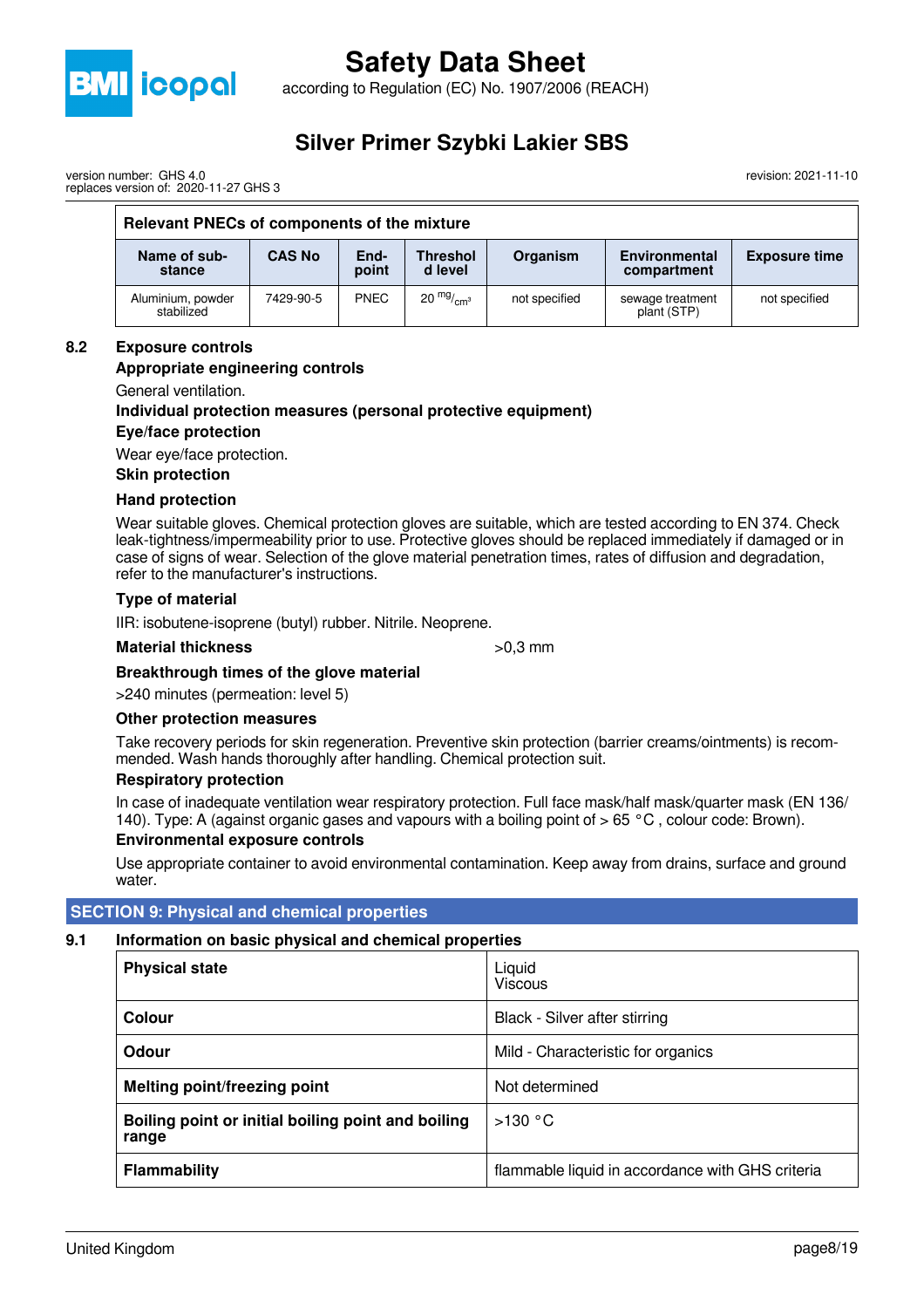

according to Regulation (EC) No. 1907/2006 (REACH)

### **Silver Primer Szybki Lakier SBS**

version number: GHS 4.0 replaces version of: 2020-11-27 GHS 3 revision: 2021-11-10

| Lower and upper explosion limit  | 7.1 $g/m^3$<br>$0.6$ vol%<br>(For xylenes) |
|----------------------------------|--------------------------------------------|
| <b>Flash point</b>               | >31 °C at 1,013 hPa                        |
| <b>Auto-ignition temperature</b> | Not determined                             |
| <b>Decomposition temperature</b> | Not relevant                               |
| PH (value)                       | Not determined                             |
| <b>Kinematic viscosity</b>       | >550 $\text{mm}^2\text{/s}$ at 25 °C       |
| Solubility(ies)                  | Not determined                             |

**Partition coefficient**

| Partition coefficient n-octanol/water (log value) This information is not available |  |
|-------------------------------------------------------------------------------------|--|
|                                                                                     |  |

| Vapour pressure | Not determined |
|-----------------|----------------|
|                 |                |

#### **Density and/or relative density**

| <b>Density</b>                 | Not determined                                |  |
|--------------------------------|-----------------------------------------------|--|
| <b>Relative vapour density</b> | information on this property is not available |  |
| <b>Relative density</b>        | $\vert 0.97 - 1$ at 20 °C (water = 1)         |  |

| <b>Particle characteristics</b> | Not relevant<br>Liauid |
|---------------------------------|------------------------|
|                                 |                        |

### **9.2 Other information**

| <b>UTHEL INTOINT SHIP</b>                             |                                                                                    |
|-------------------------------------------------------|------------------------------------------------------------------------------------|
| Information with regard to physical hazard<br>classes | Hazard classes acc. to GHS<br>(Physical hazards):<br>Category 3: flammable liquid  |
| Other safety characteristics                          |                                                                                    |
| Temperature class (EU, acc. to ATEX)                  | T3<br>Maximum permissible surface temperature on the<br>equipment: $200^{\circ}$ C |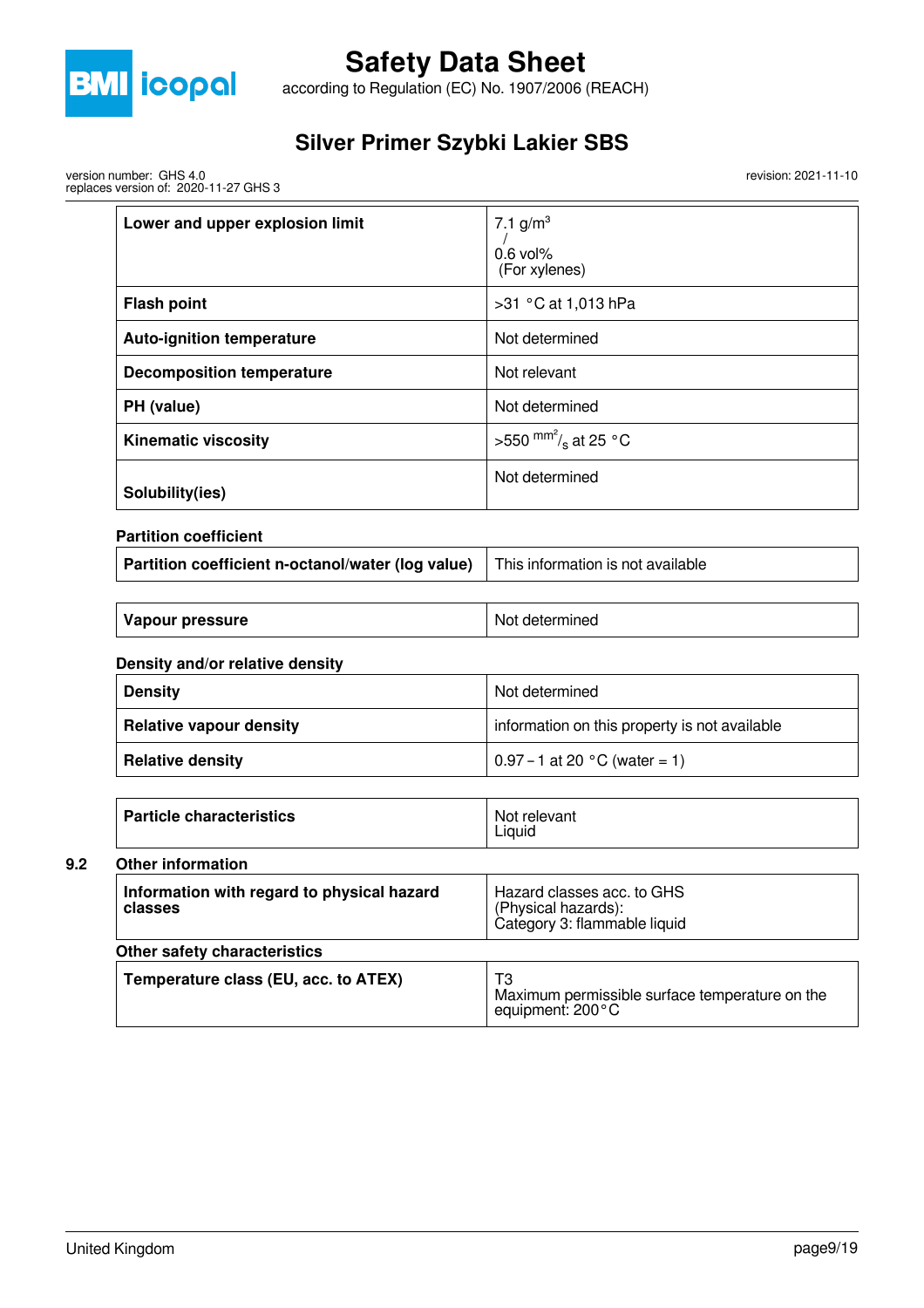

according to Regulation (EC) No. 1907/2006 (REACH)

### **Silver Primer Szybki Lakier SBS**

version number: GHS 4.0 replaces version of: 2020-11-27 GHS 3

#### **SECTION 10: Stability and reactivity**

#### **10.1 Reactivity**

This material is not reactive under normal ambient conditions.

#### **If heated**

Risk of ignition.

#### **10.2 Chemical stability**

The material is stable under normal ambient and anticipated storage and handling conditions of temperature and pressure.

#### **10.3 Possibility of hazardous reactions**

No known hazardous reactions.

#### **10.4 Conditions to avoid**

Keep away from heat, hot surfaces, sparks, open flames and other ignition sources. No smoking. Protect from moisture.

#### **10.5 Incompatible materials**

oxidisers, strong acids, strong bases, azo and hydrazoic compounds, halogenated organic compounds

#### **10.6 Hazardous decomposition products**

Reasonably anticipated hazardous decomposition products produced as a result of use, storage, spill and heating are not known. Hazardous combustion products: see section 5.

 **SECTION 11: Toxicological information**

#### **11.1 Information on hazard classes as defined in Regulation (EC) No 1272/2008**

Test data are not available for the complete mixture.

#### **Classification procedure**

The method for classification of the mixture is based on ingredients of the mixture (additivity formula). **Classification according to GHS (1272/2008/EC, CLP)**

#### **Acute toxicity**

Harmful if inhaled.

#### **Acute toxicity estimate (ATE)**

**Inhalation: vapour** 17.6  $mg/1/4h$ 

#### **Acute toxicity of components of the mixture**

| Name of substance            | <b>CAS No</b> | <b>Exposure</b><br>route | <b>Endpoint</b>  | Value                          | <b>Species</b> |
|------------------------------|---------------|--------------------------|------------------|--------------------------------|----------------|
| Xylene                       | 1330-20-7     | oral                     | LD <sub>50</sub> | 3,523 $mg/kq$                  | rat            |
| Xylene                       | 1330-20-7     | dermal                   | LD50             | 5,627 $mg/_{kq}$               | mouse          |
| Xylene                       | 1330-20-7     | inhalation: ya-<br>pour  | <b>LC50</b>      | $>$ 20 $mg$ / <sub>I</sub> /4h | rat            |
| Asphalt, oxidized            | 64742-93-4    | oral                     | LD50             | $>5,000$ mg/ <sub>ka</sub>     | rat            |
| Asphalt, oxidized            | 64742-93-4    | dermal                   | LD50             | $>2,000$ mg/ <sub>kg</sub>     | rabbit         |
| Asphalt, oxidized            | 64742-93-4    | inhalation: va-<br>pour  | <b>LC50</b>      | >94.4 $mg/m^{3}/4h$            | rat            |
| Aluminium, powder stabilized | 7429-90-5     | oral                     | LD <sub>50</sub> | $>15,900$ mg/ <sub>kg</sub>    | rat            |
| Aluminium, powder stabilized | 7429-90-5     | inhalation:<br>dust/mist | <b>LC50</b>      | >0.888 $mg/1/4h$               | rat            |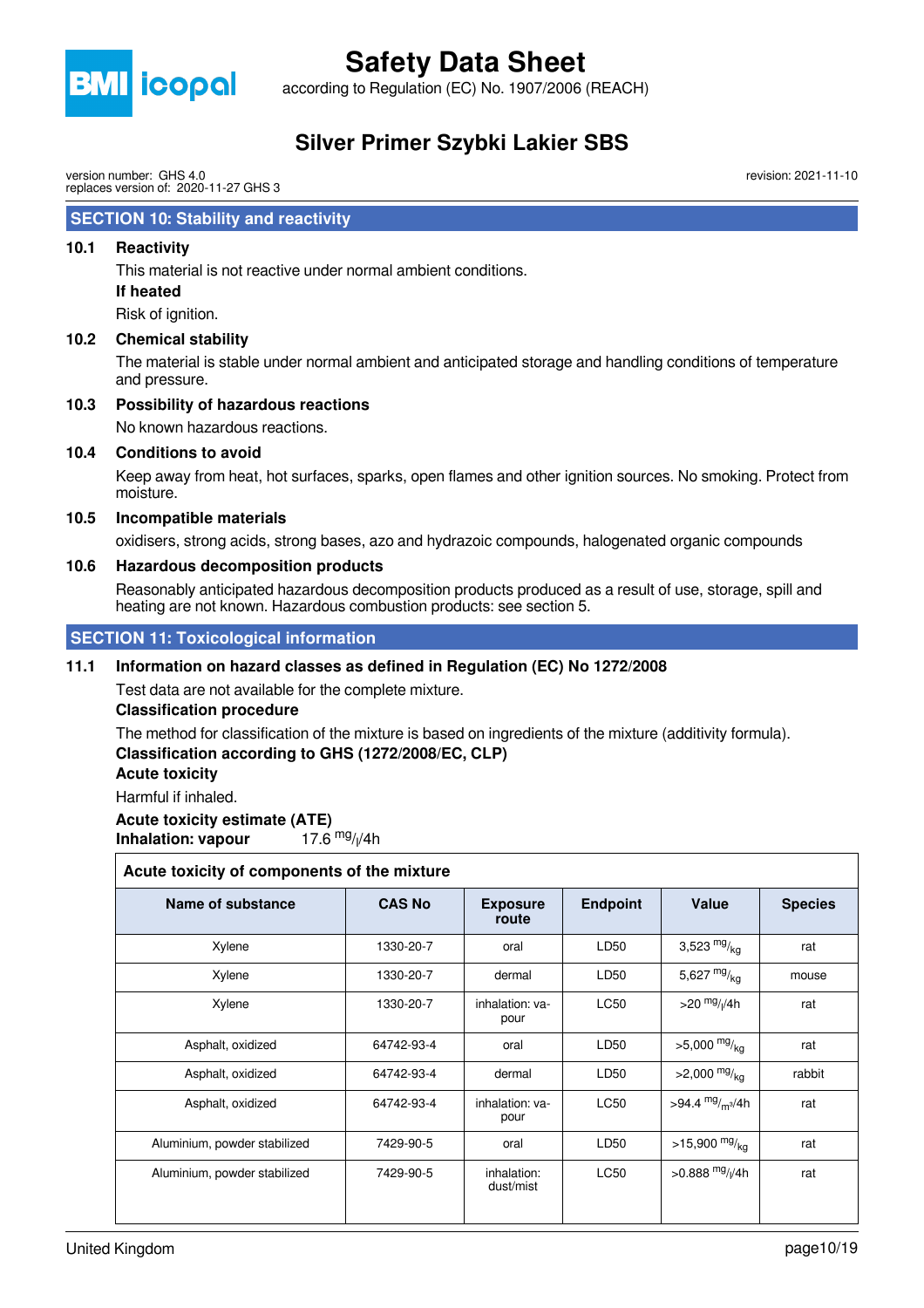

according to Regulation (EC) No. 1907/2006 (REACH)

## **Silver Primer Szybki Lakier SBS**

version number: GHS 4.0 replaces version of: 2020-11-27 GHS 3

#### revision: 2021-11-10

### **Acute toxicity of components of the mixture**

| Name of substance                                                         | <b>CAS No</b>              | <b>Exposure</b><br>route | <b>Endpoint</b> | Value                      | <b>Species</b> |
|---------------------------------------------------------------------------|----------------------------|--------------------------|-----------------|----------------------------|----------------|
| Hydrocarbons, C9-C11, n-alkanes,<br>isoalkanes, cyclics, $<$ 2% aromatics | 64742-48-9<br>1174522-20-3 | oral                     | LD50            | $>5,000$ mg/ <sub>ka</sub> | rat            |
| Hydrocarbons, C9-C11, n-alkanes,<br>isoalkanes, cyclics, $<$ 2% aromatics | 64742-48-9<br>1174522-20-3 | inhalation: ya-<br>pour  | LC50            | >9,300 $mg/m3$<br>4h       | rat            |
| Hydrocarbons, C9-C11, n-alkanes,<br>isoalkanes, cyclics, $<$ 2% aromatics | 64742-48-9<br>1174522-20-3 | inhalation:<br>dust/mist | LC50            | 6,100 $mg/m^3/4h$          | rat            |
| Hydrocarbons, C9-C11, n-alkanes,<br>isoalkanes, cyclics, $<$ 2% aromatics | 64742-48-9<br>1174522-20-3 | dermal                   | LD50            | $>2,000$ mg/ <sub>ka</sub> | rat            |

#### **Skin corrosion/irritation**

Causes skin irritation.

#### **Serious eye damage/eye irritation**

Causes serious eye irritation.

#### **Respiratory or skin sensitisation**

Shall not be classified as a respiratory or skin sensitiser.

#### **Germ cell mutagenicity**

Shall not be classified as germ cell mutagenic.

#### **Carcinogenicity**

Shall not be classified as carcinogenic.

#### **Reproductive toxicity**

Shall not be classified as a reproductive toxicant.

#### **Specific target organ toxicity - single exposure**

May cause respiratory irritation.

#### **Specific target organ toxicity - repeated exposure**

May cause damage to organs (hearing organs) through prolonged or repeated exposure.

| <b>Hazard category</b> | <b>Target organ</b> | <b>Exposure route</b> |
|------------------------|---------------------|-----------------------|
|                        | hearing organs      | if exposed            |

#### **Aspiration hazard**

Shall not be classified as presenting an aspiration hazard.

**Symptoms related to the physical, chemical and toxicological characteristics If swallowed**

Abdominal pain. Nausea.

#### **If in eyes**

If splashed into an eye it may cause mechanical irritation of the cornea. Conjunctival suffusion.

#### **If inhaled**

Inhalation of vapours may cause respiratory irritation. In case of prolonged exposure narcotic effects are possible. Psychomotor agitation. Severe headache. Vertigo. Nausea. Narcosis. Deficits in perception and coordination, reaction time, or sleepiness. Chronic effects: damage to the central nervous system.

#### **If on skin**

Localised redness. Irritation. Scaling. Has degreasing effect on the skin. Repeated exposure may cause skin dryness or cracking.

#### **Other information**

Repeated exposure may cause skin dryness or cracking.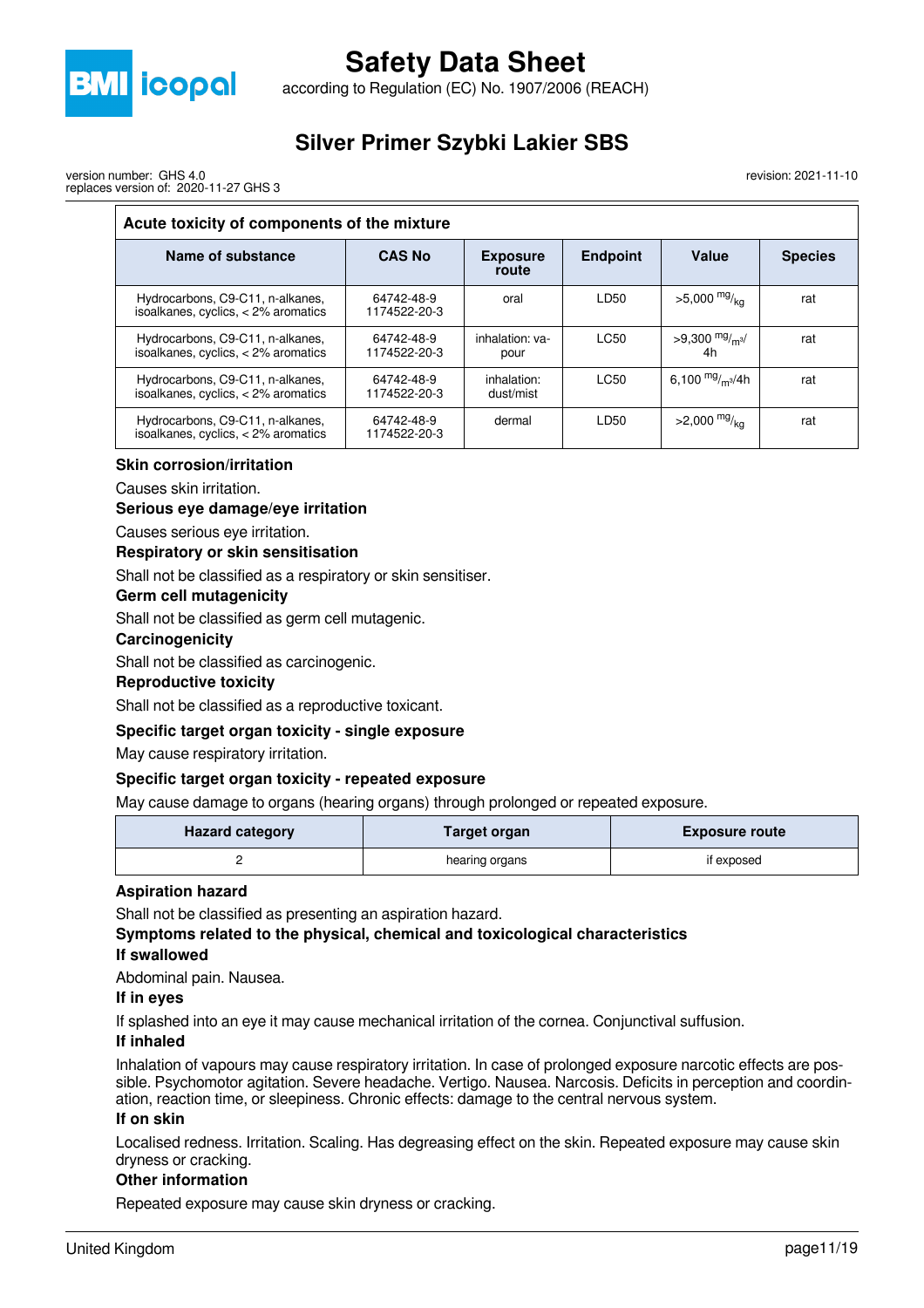

according to Regulation (EC) No. 1907/2006 (REACH)

### **Silver Primer Szybki Lakier SBS**

version number: GHS 4.0 replaces version of: 2020-11-27 GHS 3

#### **11.2 Information on other hazards**

There is no additional information.

#### **SECTION 12: Ecological information**

#### **12.1 Toxicity**

Harmful to aquatic life with long lasting effects.

#### **Aquatic toxicity (acute)**

Test data are not available for the complete mixture.

#### **Aquatic toxicity (acute) of components of the mixture**

| Name of substance                                                            | <b>CAS No</b>              | <b>Endpoint</b>  | Value        | <b>Species</b>        | <b>Exposure</b><br>time |
|------------------------------------------------------------------------------|----------------------------|------------------|--------------|-----------------------|-------------------------|
| Xylene                                                                       | 1330-20-7                  | LC50             | 8.4 $mg/$    | fish                  | 96 h                    |
| Xylene                                                                       | 1330-20-7                  | EC <sub>50</sub> | 4.9 $mg/$    | algae                 | 72 h                    |
| Xylene                                                                       | 1330-20-7                  | ErC50            | 4.7 $mg/1$   | algae                 | 72 h                    |
| Asphalt, oxidized                                                            | 64742-93-4                 | LL50             | $>1,000$ mg/ | rainbow trout         | 96 h                    |
| Asphalt, oxidized                                                            | 64742-93-4                 | EL50             | $>1,000$ mg/ | algae                 | 72 h                    |
| Hydrocarbons, C9-C11,<br>n-alkanes, isoalkanes,<br>cyclics, $<$ 2% aromatics | 64742-48-9<br>1174522-20-3 | <b>LL50</b>      | $>1,000$ mg/ | fish                  | 48 h                    |
| Hydrocarbons, C9-C11,<br>n-alkanes, isoalkanes,<br>cyclics, $<$ 2% aromatics | 64742-48-9<br>1174522-20-3 | EL50             | $>1,000$ mg/ | aquatic invertebrates | 48 h                    |

#### **Aquatic toxicity (chronic)**

Test data are not available for the complete mixture.

| Name of substance                                                            | <b>CAS No</b>              | <b>Endpoint</b>   | Value                 | <b>Species</b>        | <b>Exposure</b><br>time |
|------------------------------------------------------------------------------|----------------------------|-------------------|-----------------------|-----------------------|-------------------------|
| Xylene                                                                       | 1330-20-7                  | EL50              | $2.9 \frac{mg}{l}$    | aquatic invertebrates | 21 <sub>d</sub>         |
| Xylene                                                                       | 1330-20-7                  | ErC <sub>50</sub> | 4.36 $mg/$            | algae                 | 73 h                    |
| Xylene                                                                       | 1330-20-7                  | <b>EC50</b>       | $2.2 \frac{mg}{l}$    | algae                 | 73 h                    |
| Hydrocarbons, C9-C11,<br>n-alkanes, isoalkanes,<br>cyclics, $<$ 2% aromatics | 64742-48-9<br>1174522-20-3 | <b>LL50</b>       | $>1,000 \frac{mg}{l}$ | fish                  | 24 h                    |
| Hydrocarbons, C9-C11,<br>n-alkanes, isoalkanes,<br>cyclics, $<$ 2% aromatics | 64742-48-9<br>1174522-20-3 | EL50              | $>1,000$ mg/          | aquatic invertebrates | 24 h                    |

#### **Biodegradation**

Asphalt: no data available - UVCB substance. Xylenes: the substance is readily biodegradable

#### **12.2 Persistence and degradability**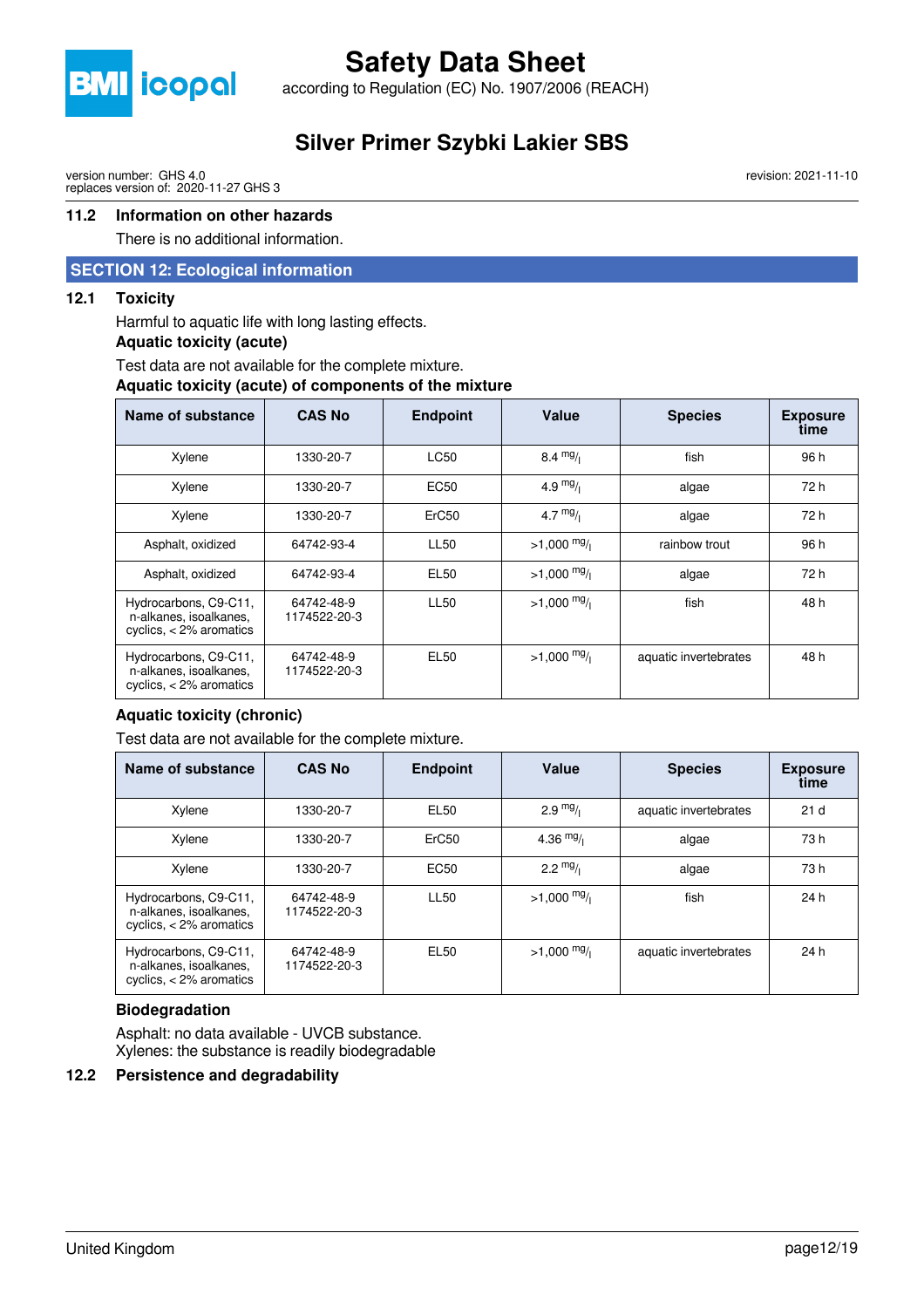

version number: GHS 4.0

## **Safety Data Sheet**

according to Regulation (EC) No. 1907/2006 (REACH)

### **Silver Primer Szybki Lakier SBS**

revision: 2021-11-10

| Degradability of components of the mixture                                                  |                            |                |                            |             |                                                              |  |
|---------------------------------------------------------------------------------------------|----------------------------|----------------|----------------------------|-------------|--------------------------------------------------------------|--|
| Name of sub-<br>stance                                                                      | <b>CAS No</b>              | <b>Process</b> | <b>Degradation</b><br>rate | <b>Time</b> | <b>Notes</b>                                                 |  |
| Xylene                                                                                      | 1330-20-7                  | biotic/abiotic | 90%                        | 28 d        |                                                              |  |
| Asphalt, oxidized                                                                           | 64742-93-4                 | biotic/abiotic |                            | d           | hydrolysis - not rel-<br>evant, photolysis -<br>not relevant |  |
| Hydrocarbons, C9-<br>C <sub>11</sub> , n-alkanes,<br>isoalkanes, cyclics,<br>< 2% aromatics | 64742-48-9<br>1174522-20-3 | biotic/abiotic | 80%                        | 28d         | biodegradation in<br>water                                   |  |
| Hydrocarbons, C9-<br>C <sub>11</sub> , n-alkanes,<br>isoalkanes, cyclics,<br>< 2% aromatics | 64742-48-9<br>1174522-20-3 | biotic/abiotic | >60%                       | 60 d        | biodegradation in<br>soil                                    |  |

#### **Persistence of components of the mixture**

| Name of substance | <b>CAS No</b> | <b>Environmental</b><br>compartment | <b>Half-life</b> | <b>Notes</b> |
|-------------------|---------------|-------------------------------------|------------------|--------------|
| Xylene            | 1330-20-7     | soil                                | 23 <sub>d</sub>  |              |

#### **12.3 Bioaccumulative potential**

Bioaccumulation is not expected.

| Bioaccumulative potential of components of the mixture |               |               |                                           |          |  |
|--------------------------------------------------------|---------------|---------------|-------------------------------------------|----------|--|
| Name of substance                                      | <b>CAS No</b> | <b>BCF</b>    | Log KOW                                   | BOD5/COD |  |
| Xvlene                                                 | 1330-20-7     | $>5.5 - 12.2$ | 3.12 – 3.2 (pH value: 7, 20 $^{\circ}$ C) |          |  |

#### **12.4 Mobility in soil**

Data are not available.

#### **12.5 Results of PBT and vPvB assessment**

The substances in the mixture do not meet the PBT/vPvB criteria according to REACH, annex XIII.

#### **12.6 Endocrine disrupting properties**

None of the ingredients are listed.

#### **12.7 Other adverse effects**

Data are not available.

#### **SECTION 13: Disposal considerations**

#### **13.1 Waste treatment methods**

Waste should be recovered or disposed of in authorized incineration plants or waste facilities in accordance with applicable regulations.

#### **Waste treatment-relevant information**

Do not store at landfill sites. Recommended way of disposal: incineration in special waste incinerators.

#### **Sewage disposal-relevant information**

Do not empty into drains. Avoid release to the environment. Refer to special instructions/safety data sheets. **Waste treatment of containers/packagings**

Completely emptied packages can be recycled. Handle contaminated packages in the same way as the substance itself.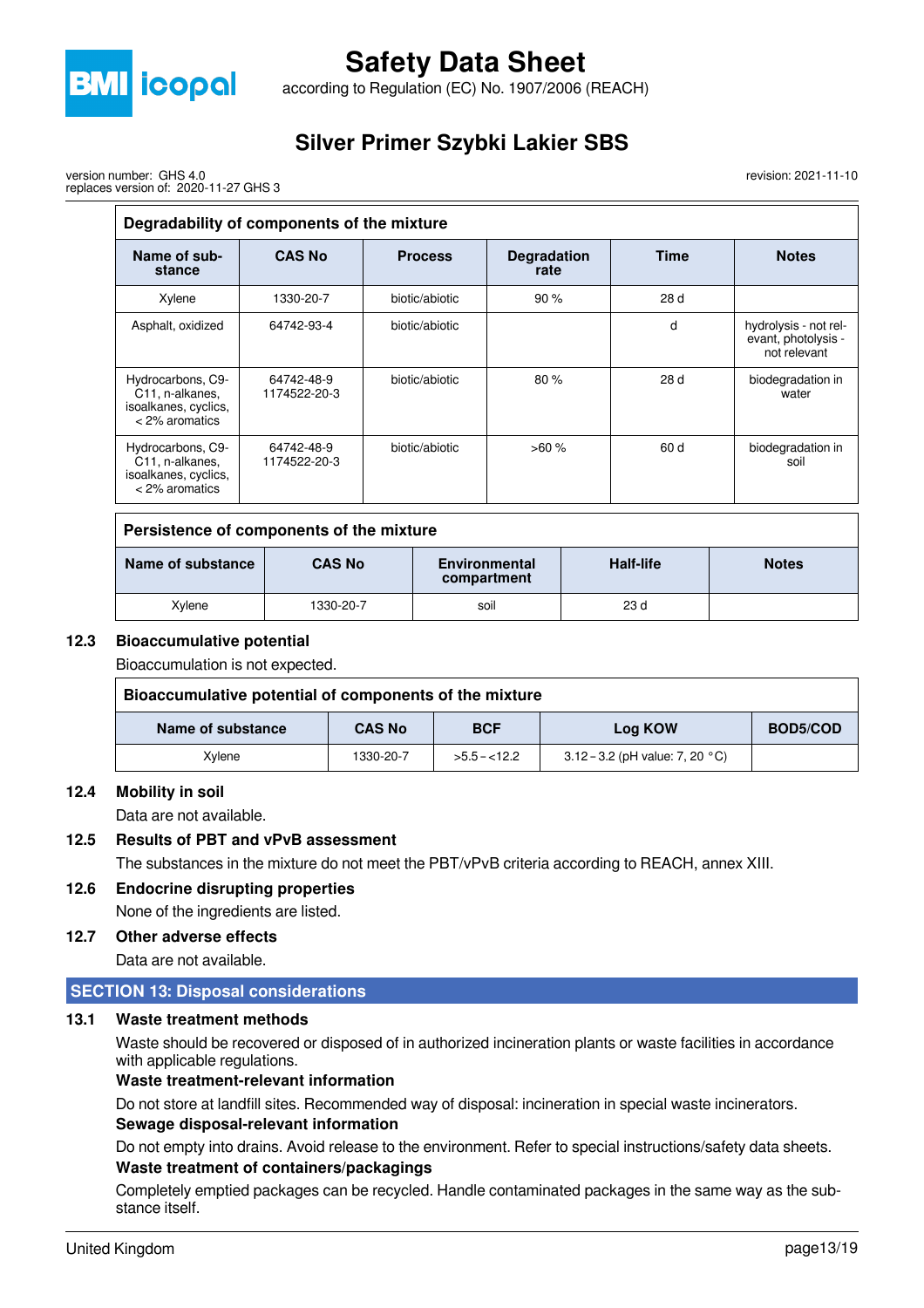

according to Regulation (EC) No. 1907/2006 (REACH)

### **Silver Primer Szybki Lakier SBS**

version number: GHS 4.0 replaces version of: 2020-11-27 GHS 3 revision: 2021-11-10

#### **Remarks**

Please consider the relevant national or regional provisions. Waste shall be separated into the categories that can be handled separately by the local or national waste management facilities.

#### **SECTION 14: Transport information**

| 14.1 | UN number or ID number            |                                                                            |
|------|-----------------------------------|----------------------------------------------------------------------------|
|      | <b>ADR/RID/ADN</b>                | <b>UN 1139</b>                                                             |
|      | <b>IMDG-Code</b>                  | <b>UN 1139</b>                                                             |
|      | <b>ICAO-TI</b>                    | <b>UN 1139</b>                                                             |
| 14.2 | UN proper shipping name           |                                                                            |
|      | <b>ADR/RID/ADN</b>                | <b>COATING SOLUTION</b>                                                    |
|      | <b>IMDG-Code</b>                  | <b>COATING SOLUTION</b>                                                    |
|      | <b>ICAO-TI</b>                    | Coating solution                                                           |
| 14.3 | <b>Transport hazard class(es)</b> |                                                                            |
|      | <b>ADR/RID/ADN</b>                | 3                                                                          |
|      | <b>IMDG-Code</b>                  | 3                                                                          |
|      | <b>ICAO-TI</b>                    | 3                                                                          |
| 14.4 | Packing group                     |                                                                            |
|      | <b>ADR/RID/ADN</b>                | Ш                                                                          |
|      | <b>IMDG-Code</b>                  | Ш                                                                          |
|      | <b>ICAO-TI</b>                    | Ш                                                                          |
| 14.5 | <b>Environmental hazards</b>      | Non-environmentally hazardous acc. to the danger-<br>ous goods regulations |

#### **14.6 Special precautions for user**

Provisions for dangerous goods (ADR) should be complied within the premises.

#### **14.7 Maritime transport in bulk according to IMO instruments**

The cargo is not intended to be carried in bulk.

| Information for each of the UN Model Regulations |                                                                                                     |
|--------------------------------------------------|-----------------------------------------------------------------------------------------------------|
| information                                      | Transport of dangerous goods by road, rail and inland waterway (ADR/RID/ADN)Additional              |
| <b>Classification code</b>                       | F1                                                                                                  |
| Danger label(s)                                  | 3                                                                                                   |
|                                                  |                                                                                                     |
| <b>Excepted quantities (EQ)</b>                  | E1                                                                                                  |
| Limited quantities (LQ)                          | 5 L                                                                                                 |
| <b>Transport category (TC)</b>                   | 3                                                                                                   |
| <b>Tunnel restriction code (TRC)</b>             | D/E                                                                                                 |
| <b>Hazard identification No</b>                  | 30                                                                                                  |
| <b>Emergency Action Code</b>                     | 3Y                                                                                                  |
| <b>Remarks</b>                                   |                                                                                                     |
|                                                  | The product meets the requirements est up in $9.2315$ of ADD and DID egreements in terms of physics |

The product meets the requirements set up in 2.2.3.1.5 of ADR and RID agreements in terms of physiochemical properties and therefore, if packed in receptacles of not more than 450 litre capacity, are not a subject to ADR or RID.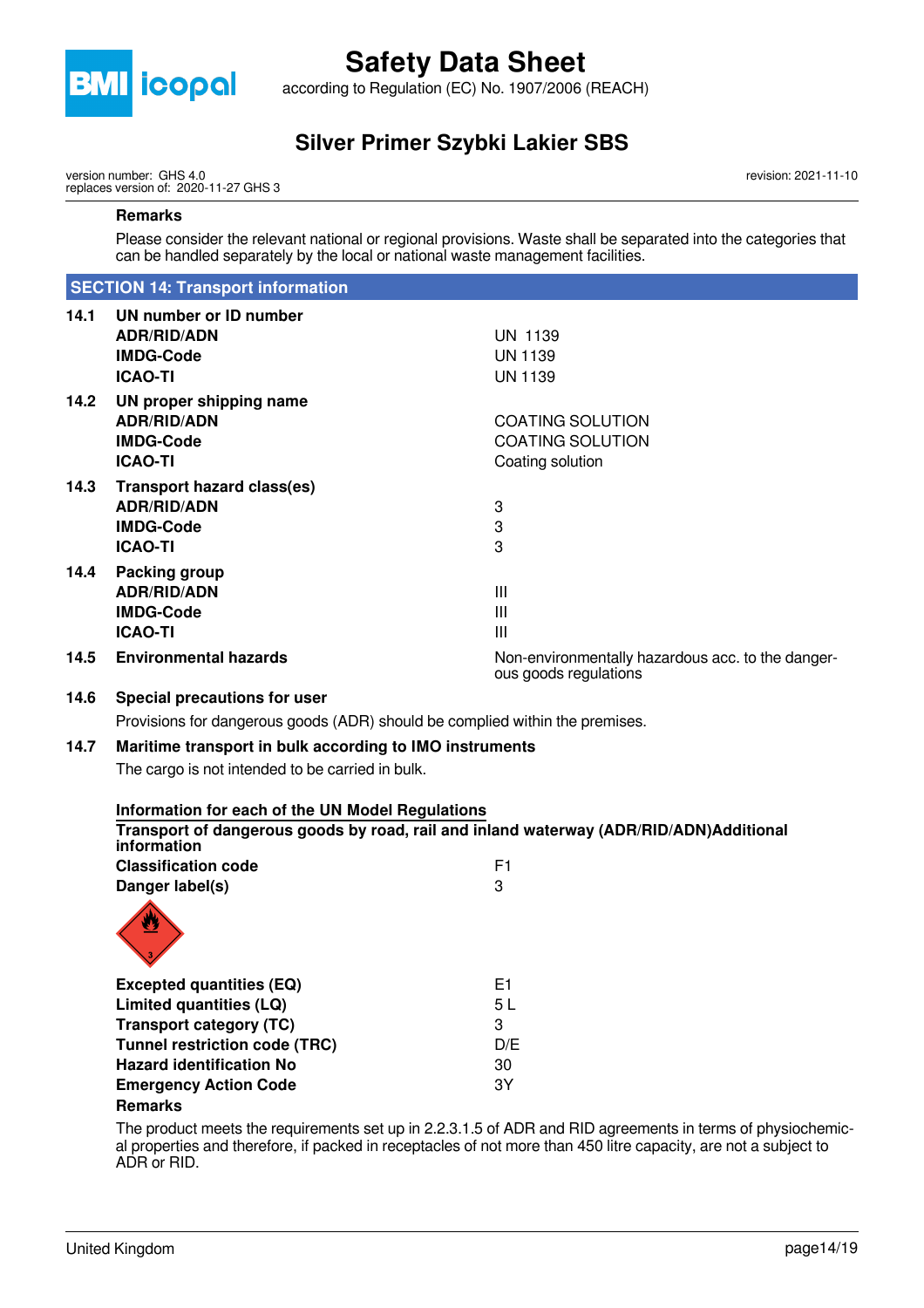

according to Regulation (EC) No. 1907/2006 (REACH)

### **Silver Primer Szybki Lakier SBS**

| version number: GHS 4.0<br>replaces version of: 2020-11-27 GHS 3 | revision: 2021-11-10                                                             |  |
|------------------------------------------------------------------|----------------------------------------------------------------------------------|--|
|                                                                  | International Maritime Dangerous Goods Code (IMDG)Additional information         |  |
| <b>Marine pollutant</b>                                          |                                                                                  |  |
| Danger label(s)                                                  | 3                                                                                |  |
|                                                                  |                                                                                  |  |
| <b>Special provisions (SP)</b>                                   | 955                                                                              |  |
| <b>Excepted quantities (EQ)</b>                                  | E1                                                                               |  |
| Limited quantities (LQ)                                          | 5L                                                                               |  |
| <b>EmS</b>                                                       | $F-E$ , $S-E$                                                                    |  |
| <b>Stowage category</b>                                          | A                                                                                |  |
|                                                                  | International Civil Aviation Organization (ICAO-IATA/DGR) Additional information |  |
| Danger label(s)                                                  | 3                                                                                |  |
|                                                                  |                                                                                  |  |
| <b>Special provisions (SP)</b>                                   | A <sub>3</sub>                                                                   |  |
| <b>Excepted quantities (EQ)</b>                                  | E <sub>1</sub>                                                                   |  |
| Limited quantities (LQ)                                          | 10L                                                                              |  |
| <b>SECTION 15: Regulatory information</b>                        |                                                                                  |  |

### **15.1 Safety, health and environmental regulations/legislation specific for the substance or mixture Relevant provisions of the European Union (EU)**

#### **Restrictions according to REACH, Annex XVII:**

the product and listed ingredients are subject to the following restrictions, according to REACH Annex XVII. None of these restrictions are applicable for the identified use of the product

| Dangerous substances with restrictions (REACH, Annex XVII)              |                                                                                                       |    |  |  |
|-------------------------------------------------------------------------|-------------------------------------------------------------------------------------------------------|----|--|--|
| Name of substance                                                       | Name acc. to inventory                                                                                | No |  |  |
| Silver Primer Szybki Lakier SBS                                         | this product meets the criteria for classification in accord-<br>ance with Regulation No 1272/2008/EC | 3  |  |  |
| Hydrocarbons, C9-C11, n-alkanes, isoalkanes, cyclics, <<br>2% aromatics | flammable / pyrophoric                                                                                | 40 |  |  |
| Aluminium, powder stabilized                                            | flammable / pyrophoric                                                                                | 40 |  |  |
| ethylbenzene                                                            | flammable / pyrophoric                                                                                | 40 |  |  |
| Xylene                                                                  | flammable / pyrophoric                                                                                | 40 |  |  |

#### **List of substances subject to authorisation (REACH, Annex XIV)/SVHC - candidate list**

none of the ingredients are listed

#### **Limitation of emissions of volatile organic compounds due to the use of organic solvents in certain paints and varnishes and vehicle refinishing products (2004/42/EC, Deco-Paint Directive)**

#### **VOC content** 420,50 g/l

VOC: organic compound having an initial boiling point less than or equal to 250°C measured at a standard pressure of 101,3 kPa.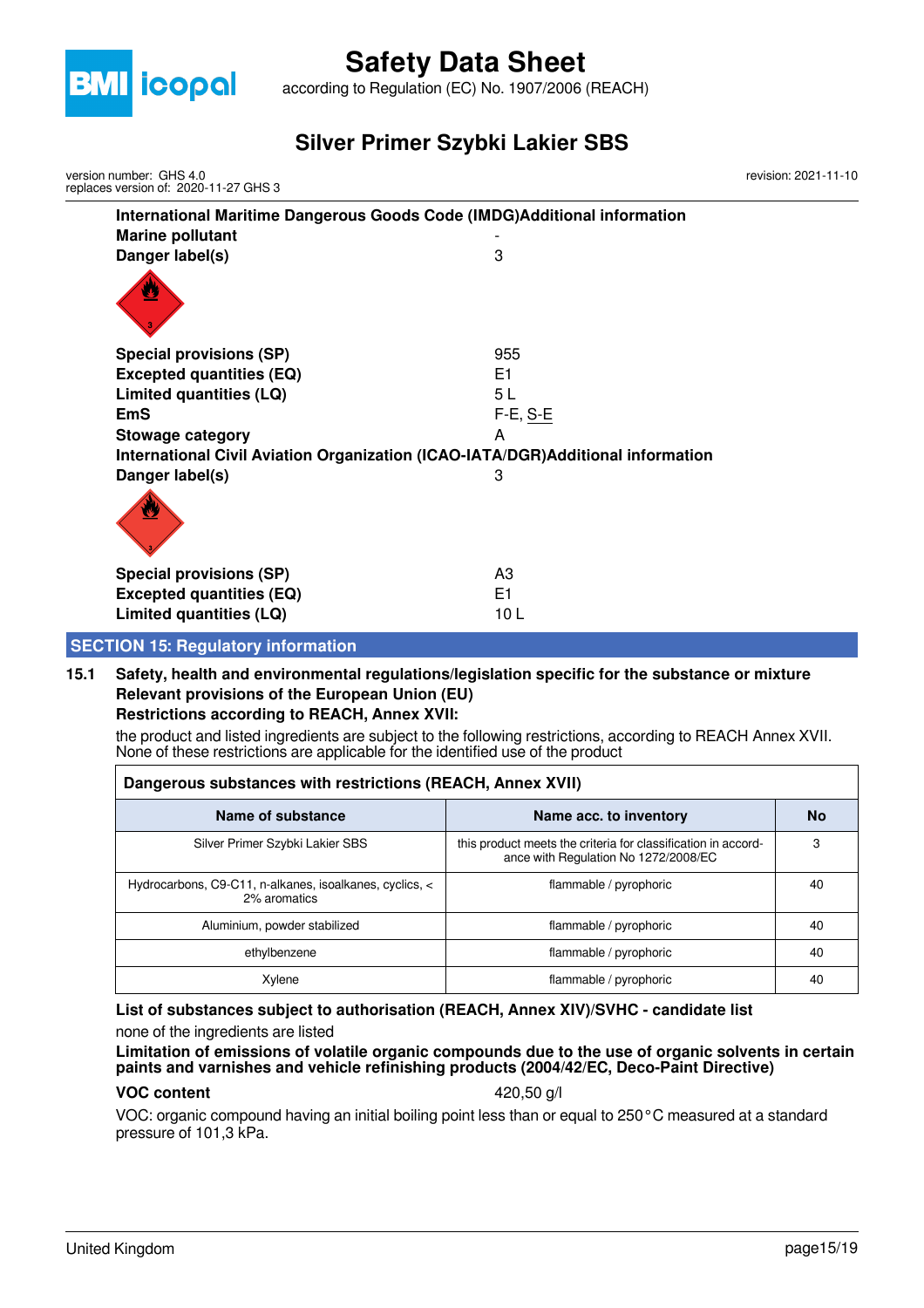

according to Regulation (EC) No. 1907/2006 (REACH)

### **Silver Primer Szybki Lakier SBS**

version number: GHS 4.0 replaces version of: 2020-11-27 GHS 3

#### **Regulation concerning the establishment of a European Pollutant Release and Transfer Register (PRTR)**

| Pollutant release and transfer registers (PRTR) |                |                |  |
|-------------------------------------------------|----------------|----------------|--|
| Name of substance                               | <b>CAS No</b>  | <b>Remarks</b> |  |
| ethylbenzene                                    | $100 - 41 - 4$ | (11)           |  |
| Xylene                                          | 1330-20-7      | (17)<br>(11)   |  |

#### **Legend**

(11) Single pollutants are to be reported if the threshold for BTEX (the sum parameter of benzene, toluene, ethyl benzene, xylenes) is ex-

ceeded (17) Total mass of xylene (ortho-xylene, meta-xylene, para-xylene)

#### **Water Framework Directive (WFD)**

| List of pollutants (WFD)     |               |           |                |  |
|------------------------------|---------------|-----------|----------------|--|
| Name of substance            | <b>CAS No</b> | Listed in | <b>Remarks</b> |  |
| Aluminium, powder stabilized |               | A)        |                |  |

#### **Legend**

A) Indicative list of the main pollutants

#### **Regulation on persistent organic pollutants (POP)**

None of the ingredients are listed.

#### **15.2 Chemical Safety Assessment**

The Chemical Safety Assessment is not required for the mixture.

#### **SECTION 16: Other information**

#### **Indication of changes (revised safety data sheet)**

| <b>Section</b> | Former entry (text/value)                               | Actual entry (text/value)                                                                             | Safety-<br>relev-<br>ant |
|----------------|---------------------------------------------------------|-------------------------------------------------------------------------------------------------------|--------------------------|
| 1.1            | Unique formula identifier (UFI):<br>E1QA-MAUU-9F4V-TYTS |                                                                                                       | yes                      |
| 2.1            | Supplemental hazard information                         |                                                                                                       | yes                      |
| 2.1            |                                                         | Supplemental hazard information:<br>change in the listing (table)                                     | yes                      |
| 3.2            |                                                         | Mixtures:<br>change in the listing (table)                                                            | yes                      |
| 8.1            |                                                         | Occupational exposure limit values (Workplace Ex-<br>posure Limits):<br>change in the listing (table) | yes                      |
| 8.1            | Biological limit values                                 |                                                                                                       | yes                      |
| 8.1            | • relevant PNECs of components of the mixture           |                                                                                                       | yes                      |
| 8.1            |                                                         | Relevant DNELs of components of the mixture:<br>change in the listing (table)                         | yes                      |
| 8.1            |                                                         | Relevant PNECs of components of the mixture:<br>change in the listing (table)                         | yes                      |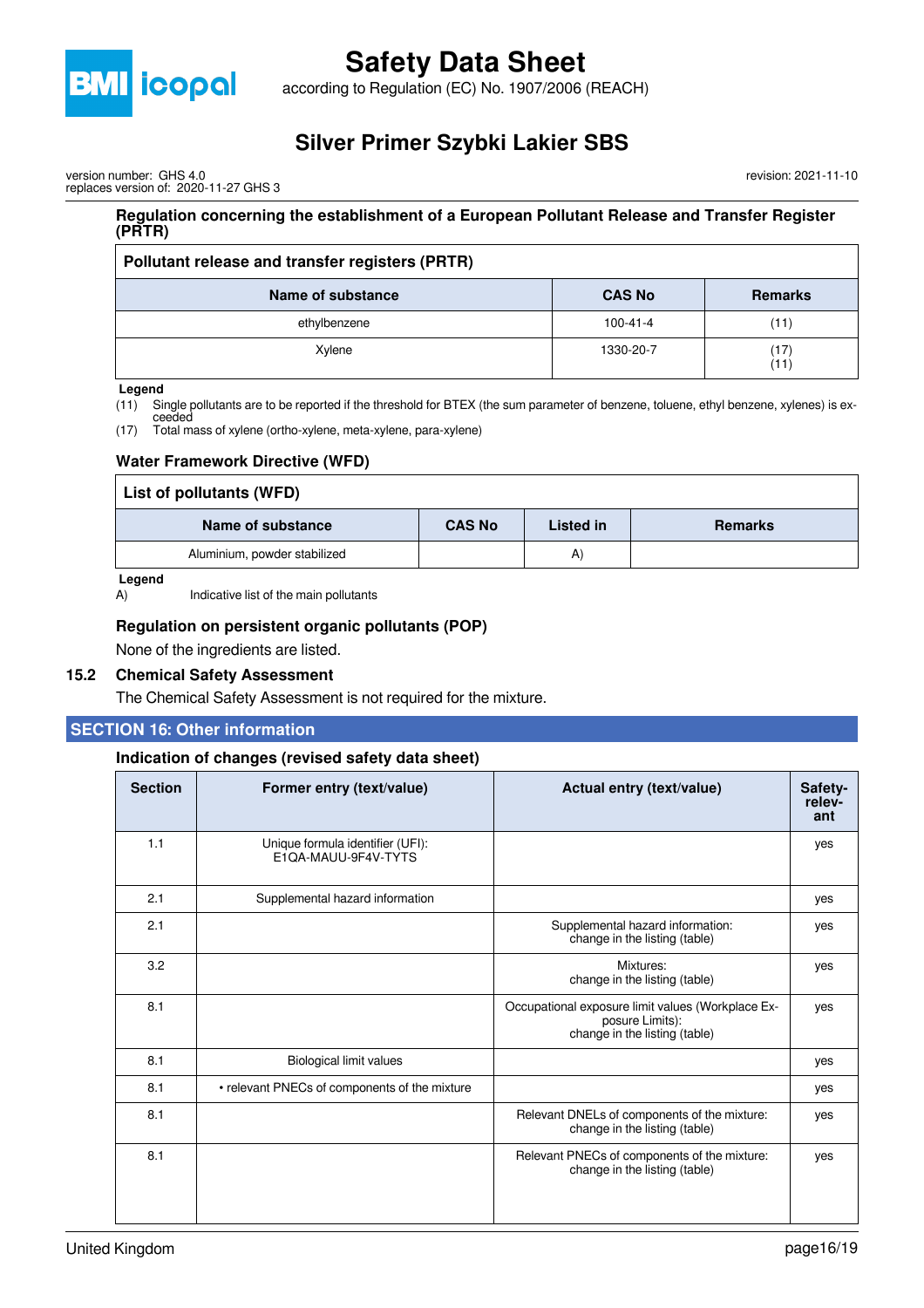

according to Regulation (EC) No. 1907/2006 (REACH)

## **Silver Primer Szybki Lakier SBS**

revision: 2021-11-10

| version number: GHS 4.0               |  |  |
|---------------------------------------|--|--|
| replaces version of: 2020-11-27 GHS 3 |  |  |

| <b>Section</b> | Former entry (text/value)                                    | Actual entry (text/value)                                       | Safety-<br>relev-<br>ant |
|----------------|--------------------------------------------------------------|-----------------------------------------------------------------|--------------------------|
| 11.1           | Acute toxicity:<br>Shall not be classified as acutely toxic. | Acute toxicity:<br>Harmful if inhaled.                          | yes                      |
| 11.1           |                                                              | Acute toxicity estimate (ATE):<br>change in the listing (table) | yes                      |
| 14.7           | <b>Emergency Action Code:</b><br>3Υ                          |                                                                 | yes                      |
| 14.7           |                                                              | <b>Emergency Action Code:</b><br>3Υ                             | yes                      |

#### **Abbreviations and acronyms**

| Abbr.                  | Descriptions of used abbreviations                                                                                                                                                                                            |
|------------------------|-------------------------------------------------------------------------------------------------------------------------------------------------------------------------------------------------------------------------------|
| 2000/39/EC             | Commission Directive establishing a first list of indicative occupational exposure limit values in implementation of<br>Council Directive 98/24/EC                                                                            |
| Acute Tox.             | Acute toxicity                                                                                                                                                                                                                |
| ADN                    | Accord européen relatif au transport international des marchandises dangereuses par voies de navigation<br>intérieures (European Agreement concerning the International Carriage of Dangerous Goods by Inland Water-<br>ways) |
| <b>ADR</b>             | Accord relatif au transport international des marchandises dangereuses par route (Agreement concerning the In-<br>ternational Carriage of Dangerous Goods by Road)                                                            |
| ADR/RID/ADN            | Agreements concerning the International Carriage of Dangerous Goods by Road/Rail/Inland Waterways (ADR/<br>RID/ADN)                                                                                                           |
| <b>Aquatic Chronic</b> | Hazardous to the aquatic environment - chronic hazard                                                                                                                                                                         |
| Asp. Tox.              | Aspiration hazard                                                                                                                                                                                                             |
| ATE                    | <b>Acute Toxicity Estimate</b>                                                                                                                                                                                                |
| <b>BCF</b>             | Bioconcentration factor                                                                                                                                                                                                       |
| <b>BOD</b>             | Biochemical Oxygen Demand                                                                                                                                                                                                     |
| CAS                    | Chemical Abstracts Service (service that maintains the most comprehensive list of chemical substances)                                                                                                                        |
| Ceiling-C              | Ceiling value                                                                                                                                                                                                                 |
| <b>CLP</b>             | Regulation (EC) No 1272/2008 on classification, labelling and packaging of substances and mixtures                                                                                                                            |
| COD                    | Chemical oxygen demand                                                                                                                                                                                                        |
| <b>DGR</b>             | Dangerous Goods Regulations (see IATA/DGR)                                                                                                                                                                                    |
| <b>DNEL</b>            | Derived No-Effect Level                                                                                                                                                                                                       |
| <b>EC50</b>            | Effective Concentration 50 %. The EC50 corresponds to the concentration of a tested substance causing 50 %<br>changes in response (e.g. on growth) during a specified time interval                                           |
| EC No                  | The EC Inventory (EINECS, ELINCS and the NLP-list) is the source for the seven-digit EC number, an identifier<br>of substances commercially available within the EU (European Union)                                          |
| EH40/2005              | EH40/2005 Workplace exposure limits (http://www.nationalarchives.gov.uk/doc/open-government-licence/)                                                                                                                         |
| <b>EINECS</b>          | European Inventory of Existing Commercial Chemical Substances                                                                                                                                                                 |
| <b>EL50</b>            | Effective Loading 50 %: the EL50 corresponds to the loading rate required to produce a response in 50% of the<br>test organisms                                                                                               |
| <b>ELINCS</b>          | European List of Notified Chemical Substances                                                                                                                                                                                 |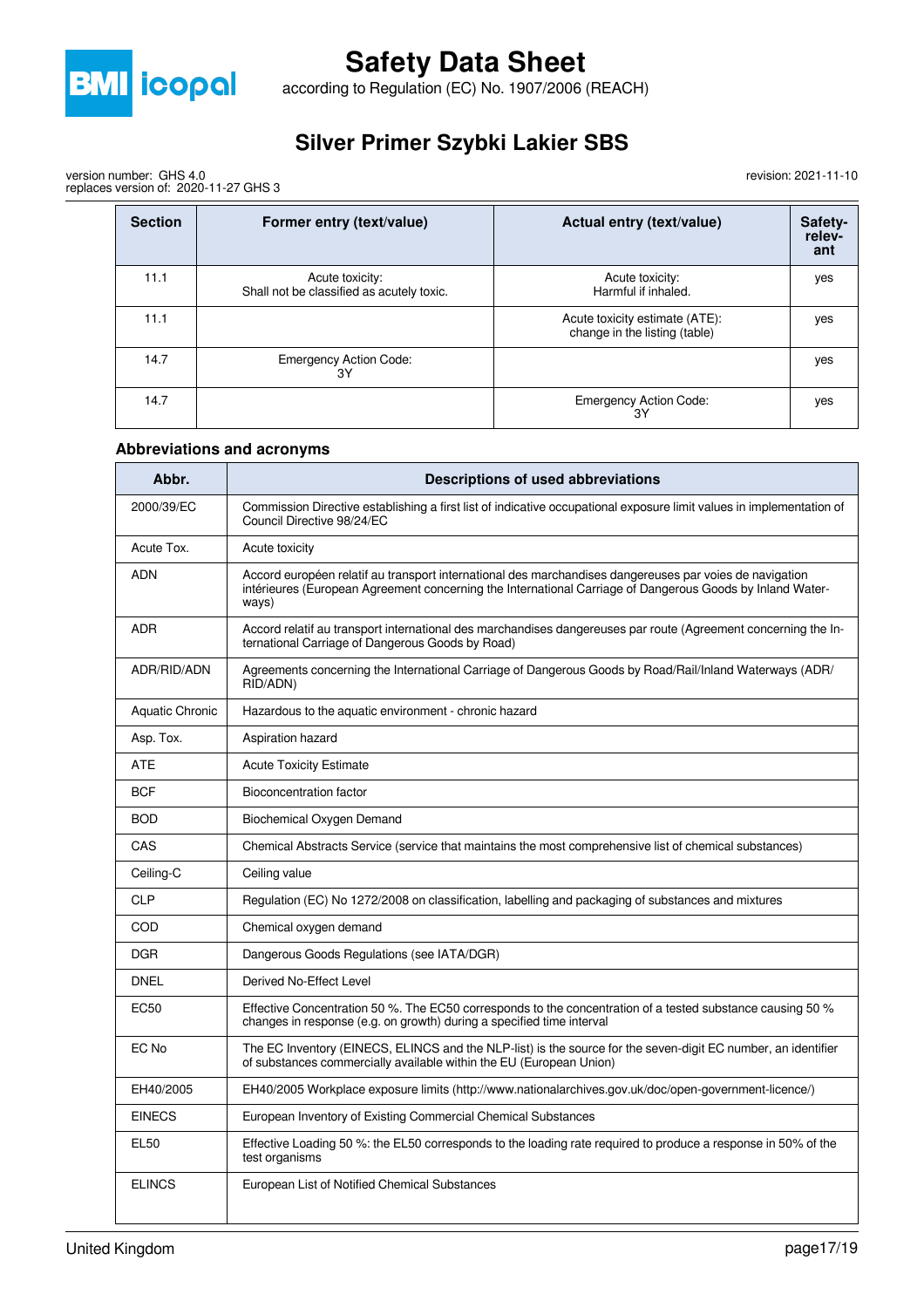

according to Regulation (EC) No. 1907/2006 (REACH)

## **Silver Primer Szybki Lakier SBS**

revision: 2021-11-10

version number: GHS 4.0 replaces version of: 2020-11-27 GHS 3

| Abbr.           | Descriptions of used abbreviations                                                                                                                                               |
|-----------------|----------------------------------------------------------------------------------------------------------------------------------------------------------------------------------|
| EmS             | <b>Emergency Schedule</b>                                                                                                                                                        |
| ErC50           | $\equiv$ EC50: in this method, that concentration of test substance which results in a 50 % reduction in either growth<br>(EbC50) or growth rate (ErC50) relative to the control |
| Eye Dam.        | Seriously damaging to the eye                                                                                                                                                    |
| Eye Irrit.      | Irritant to the eye                                                                                                                                                              |
| Flam. Liq.      | Flammable liquid                                                                                                                                                                 |
| Flam. Sol.      | Flammable solid                                                                                                                                                                  |
| <b>GHS</b>      | "Globally Harmonized System of Classification and Labelling of Chemicals" developed by the United Nations                                                                        |
| <b>IATA</b>     | International Air Transport Association                                                                                                                                          |
| <b>IATA/DGR</b> | Dangerous Goods Regulations (DGR) for the air transport (IATA)                                                                                                                   |
| <b>ICAO</b>     | International Civil Aviation Organization                                                                                                                                        |
| <b>ICAO-TI</b>  | Technical instructions for the safe transport of dangerous goods by air                                                                                                          |
| <b>IMDG</b>     | International Maritime Dangerous Goods Code                                                                                                                                      |
| IMDG-Code       | International Maritime Dangerous Goods Code                                                                                                                                      |
| index No        | The Index number is the identification code given to the substance in Part 3 of Annex VI to Regulation (EC) No<br>1272/2008                                                      |
| <b>IOELV</b>    | Indicative occupational exposure limit value                                                                                                                                     |
| <b>LC50</b>     | Lethal Concentration 50%: the LC50 corresponds to the concentration of a tested substance causing 50 % lethal-<br>ity during a specified time interval                           |
| LD50            | Lethal Dose 50 %: the LD50 corresponds to the dose of a tested substance causing 50 % lethality during a spe-<br>cified time interval                                            |
| <b>LL50</b>     | Lethal Loading 50 %: the LL50 corresponds to the loading rate causing 50 % lethality                                                                                             |
| log KOW         | n-Octanol/water                                                                                                                                                                  |
| <b>NLP</b>      | No-Longer Polymer                                                                                                                                                                |
| <b>PBT</b>      | Persistent, Bioaccumulative and Toxic                                                                                                                                            |
| <b>PNEC</b>     | <b>Predicted No-Effect Concentration</b>                                                                                                                                         |
| ppm             | Parts per million                                                                                                                                                                |
| <b>RCP</b>      | Reciprocal calculation procedure                                                                                                                                                 |
| <b>REACH</b>    | Registration, Evaluation, Authorisation and Restriction of Chemicals                                                                                                             |
| <b>RID</b>      | Règlement concernant le transport International ferroviaire des marchandises Dangereuses (Regulations con-<br>cerning the International carriage of Dangerous goods by Rail)     |
| Skin Corr.      | Corrosive to skin                                                                                                                                                                |
| Skin Irrit.     | Irritant to skin                                                                                                                                                                 |
| <b>STEL</b>     | Short-term exposure limit                                                                                                                                                        |
| <b>STOT RE</b>  | Specific target organ toxicity - repeated exposure                                                                                                                               |
| <b>STOT SE</b>  | Specific target organ toxicity - single exposure                                                                                                                                 |
| <b>SVHC</b>     | Substance of Very High Concern                                                                                                                                                   |
| TWA             | Time-weighted average                                                                                                                                                            |